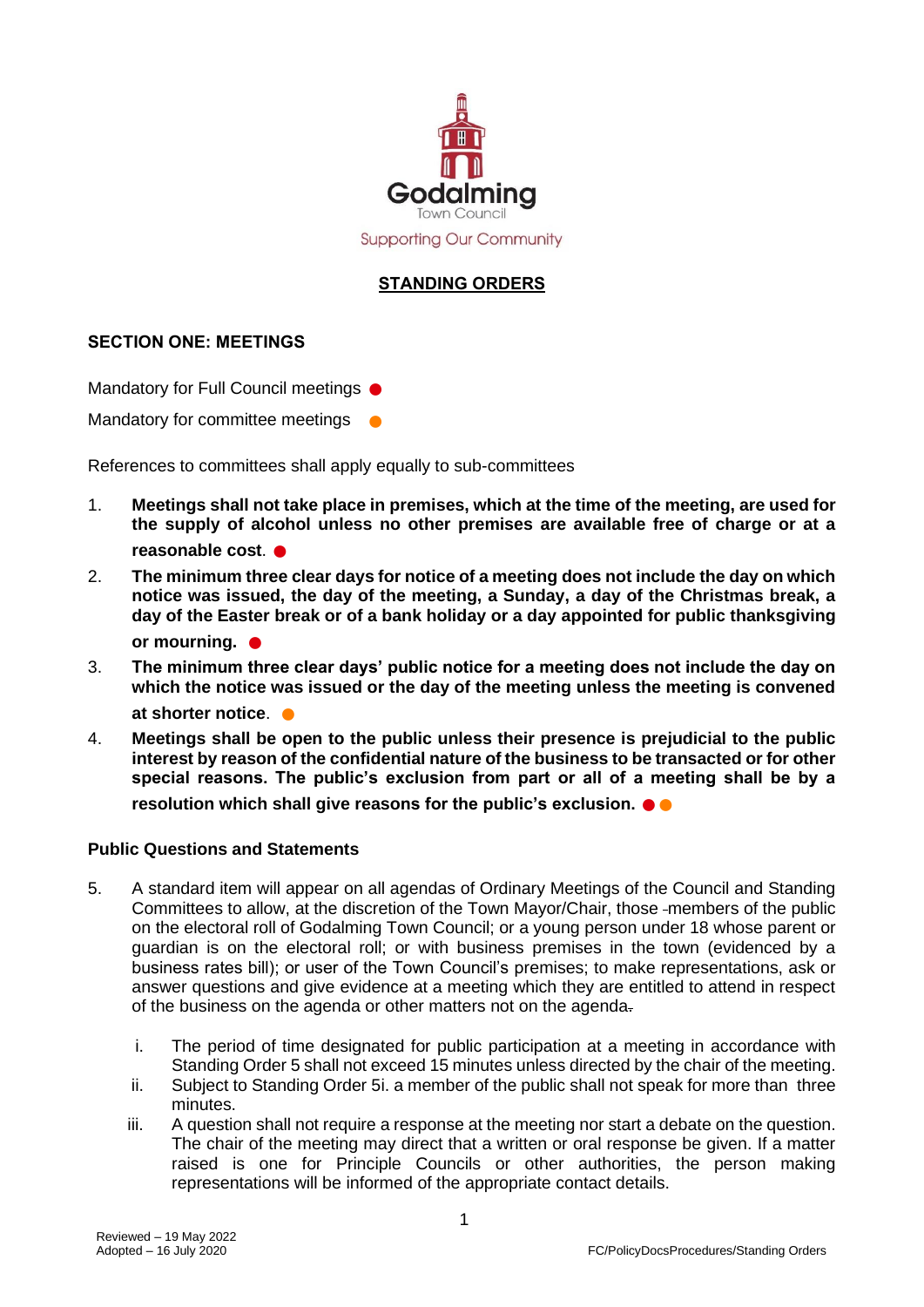- iv. A person who speaks at a meeting shall direct his comments to the chair of the meeting.
- v. Only one person is permitted to speak at a time. If more than one person wants to speak, the chair of the meeting shall direct the order of speaking.

## **Questions by Members**

- 6. At a Council meeting, any member of the Council may ask a question of the Town Mayor/Chair or the Town Clerk which relates to a matter which affects a function of the Council or its area or the inhabitants of the area or some of them, provided proper notice has been given.
	- i. Notice of the question must be given in writing and delivered to the Town Clerk at least two clear working days before the meeting, signifying to whom the question is put.
	- ii. A reply to the question can be given verbally at the meeting or by written reply or by indicating that the question will be referred to a future meeting of the Council or of a Committee, Working/Task Group
	- iii. Questions not related to items of business on the agenda for a meeting shall only be asked during the part of the meeting set aside for questions.
	- iv. Each question will be put and answered without discussion but the person questioned may decline to answer.
- 7. **Subject to Standing Order 8 below, a person who attends a meeting is permitted to report on the meeting whilst the meeting is open to the public. To 'report' means to film, photograph, make an audio recording of the meeting proceedings, use any other means for enabling persons not present to see or hear the meeting as it takes place or later or to report or to provide oral or written commentary about the meeting so that the report of commentary is available as the meeting takes place or later to persons not present.**
- 8. **A person present at a meeting may not provide an oral report or oral commentary about a meeting as it takes place without permission.** ●●
- 9. **The press shall be provided with reasonable facilities for the taking of their report of all or part of a meeting at which they are entitled to be present.**  $\bullet \bullet$
- 10. **Subject to Standing Orders which indicate otherwise, anything authorised or required to be done by, to or before the Town Mayor may in their absence be done by, to or before the Deputy Town Mayor. ●**
- 11. **The Town Mayor, if present, shall preside at a meeting. If the Town Mayor is absent from a meeting, the Deputy Town Mayor, if present, shall preside. If both the Town Mayor and the Deputy Town Mayor are absent from a meeting, a councillor as chosen by the councillors present at the meeting shall preside at the meeting.**  $\bullet$
- 12. **Subject to a meeting being quorate, all questions at a meeting shall be decided by a majority of the councillors and non-councillors with voting rights present and voting.**  ●●
- 13. **The Chair may give an original vote on any matter put to the vote, and in the case of an equality of votes may exercise a casting vote whether or not the Chair gave on original vote.** (*See also Standing Orders 28 and 29 below.*) ●●
- 14. **Unless Standing Orders provide otherwise, voting on any question shall be by a show of hands. At the request of a councillor, the voting on any question shall be recorded**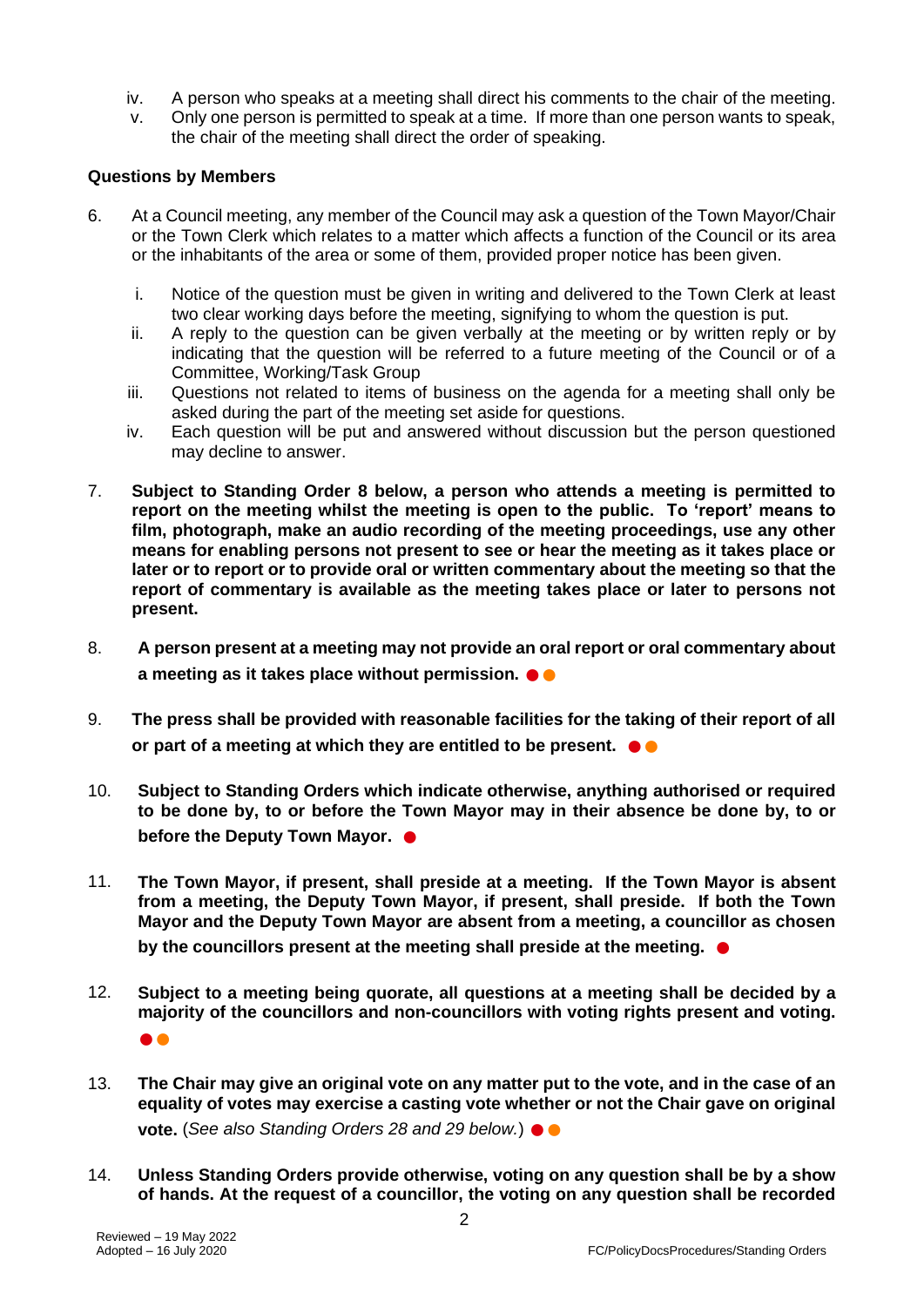**so as to show whether each councillor present and voting gave their vote for or against that question.** Such a request shall be made before moving on to the next item of business on the agenda.  $\bullet$ 

- 15. The minutes of a meeting shall include an accurate record of the following:
	- i. The time and place of the meeting;
	- ii. The names of councillors who are present and the names of councillors who are absent;
	- iii. Interest that have been declared by councillors and non-councillors with voting rights;
	- iv. The grant of dispensations (if any) to councillors and non-councillors with voting rights;
	- v. Whether a councillor or non-councillor with voting rights left the meeting when matters that they held interests in were being considered
	- vi. If there was a public participation sessions; and
	- vii. The resolutions made.
- 16. A councillor shall submit apologies for absence to the Town Clerk prior to a meeting.
- 17. During a prolonged period of absence a meeting may be asked to approve, by a resolution, a councillor's reason for absence, such resolution shall be recorded in the minutes of the meeting at which the approval was given.
- 18. **A councillor or non-councillor with voting rights who has a disclosable pecuniary interest or another interest as set out in the Council's code of conduct in a matter being considered at a meeting is subject to statutory limitations or restrictions under the code on his right to participate and vote on the matter. ●●**
- 19. **If a meeting is or becomes inquorate no business shall be transacted** and the meeting shall be closed. The business on the agenda for the meeting shall be adjourned to another meeting. ●●
- 20. Meetings shall not exceed a period of three hours or by resolution of the meeting three hours and thirty minutes.

## **SECTION TWO: ORDINARY COUNCIL MEETINGS**

*See also Section One above*

- 21. **In an election year, the annual meeting of the Council shall be held on or within 14 days following the day on which the new councillors elected take office.**
- 22. **In a year which is not an election year, the annual meeting of a Council shall be held on such day in May as the Council may direct.**
- 23. **If no other time is fixed, the annual meeting of the Council shall take place at 6.00pm.**
- 24. **In addition to the annual meeting of the Council, at least three other ordinary meetings shall be held in each year on such dates and times as the Council directs.**
- 25. **The first business conducted at the annual meeting of the Council shall be the election of the Town Mayor and Deputy Town Mayor of the Council.**
- 26. **The Town Mayor, unless the individual has resigned or becomes disqualified, shall continue in office and preside at the annual meeting until a new Town Mayor is elected at the next annual meeting of the Council.**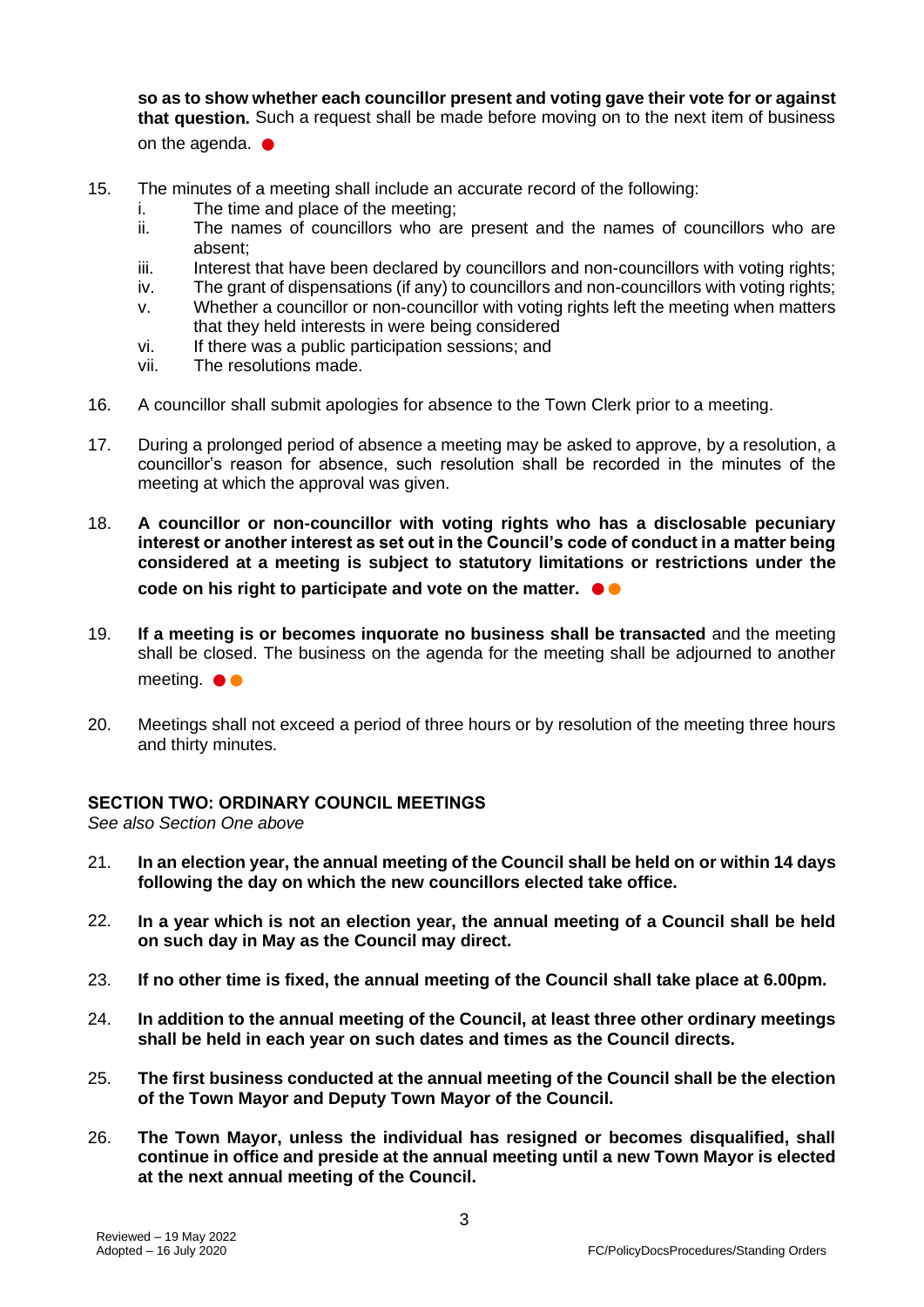- 27. **The Deputy Town Mayor, unless the individual has resigned or becomes disqualified, shall hold office until immediately after the election of the Town Mayor at the next annual meeting of the Council.**
- 28. **In an election year, if the current Town Mayor has not been re-elected as a member of the Council that Town Mayor shall nonetheless preside at the annual meeting until a successor Town Mayor has been elected. The current Town Mayor shall not have an original vote in respect of the election of the new Town Mayor but must give a casting vote in the case of an equality of votes.**
- 29. **In an election year, if the current Town Mayor has been re-elected as a member of the Council, that Town Mayor shall preside at the meeting until a new Town Mayor has been elected. The current Town Mayor may exercise an original vote in respect of the election of the new Town Mayor and shall give a casting vote in the case of an equality of votes.**
- 30. Following the election of the Town Mayor and Deputy Town Mayor at the annual meeting, the business shall include:
	- i. **In an election year, delivery by the Town Mayor and councillors of their acceptance of office forms unless the Council resolves for this to be done at a later date. In a year which is not an election year, delivery by the Town Mayor of their acceptance of office form unless the Council resolves for this to be done at a later date.**
	- ii. Confirmation of the accuracy of the minutes of the last meeting of the Council and to receive and note minutes of and/or to determine recommendations made by committees.
	- iii. Receipt of nominations to existing committees.
	- iv. Appointment of any new committees, confirmation of the terms of reference, the number of members (including, if appropriate, substitute councillors) and receipt of nominations to them.
	- v. Review and adoption of appropriate Standing Orders and Financial Regulations.
	- vi. In a year of elections, review of arrangements for the Godalming Joint Burial Committee and receipt of nominations to that Committee.
	- vii. Review of representation on or work with external bodies and arrangements for reporting back.
	- viii. In a year of elections, to make arrangements with a view to the Council becoming eligible to exercise the general power of competence in the future.
	- ix. Setting the dates, times and place of ordinary meetings of the Full Council for the year ahead, if not already set.

## **SECTION THREE: PROPER OFFICER/RESPONSIBLE FINANCE OFFICER/LEADER OF THE COUNCIL**

## **Proper Officer**

- 31. The Proper Officer shall be either (i) the clerk or (ii) other staff member(s) nominated by the Council to undertake the work of the Proper Officer when the Proper Officer is absent.
- 32. The Council shall appoint appropriate staff member(s) to undertake the work of the Responsible Finance Officer.
- 33. The Proper Officer shall:
	- i. **At least three clear days before a meeting of the Council, a committee** or sub-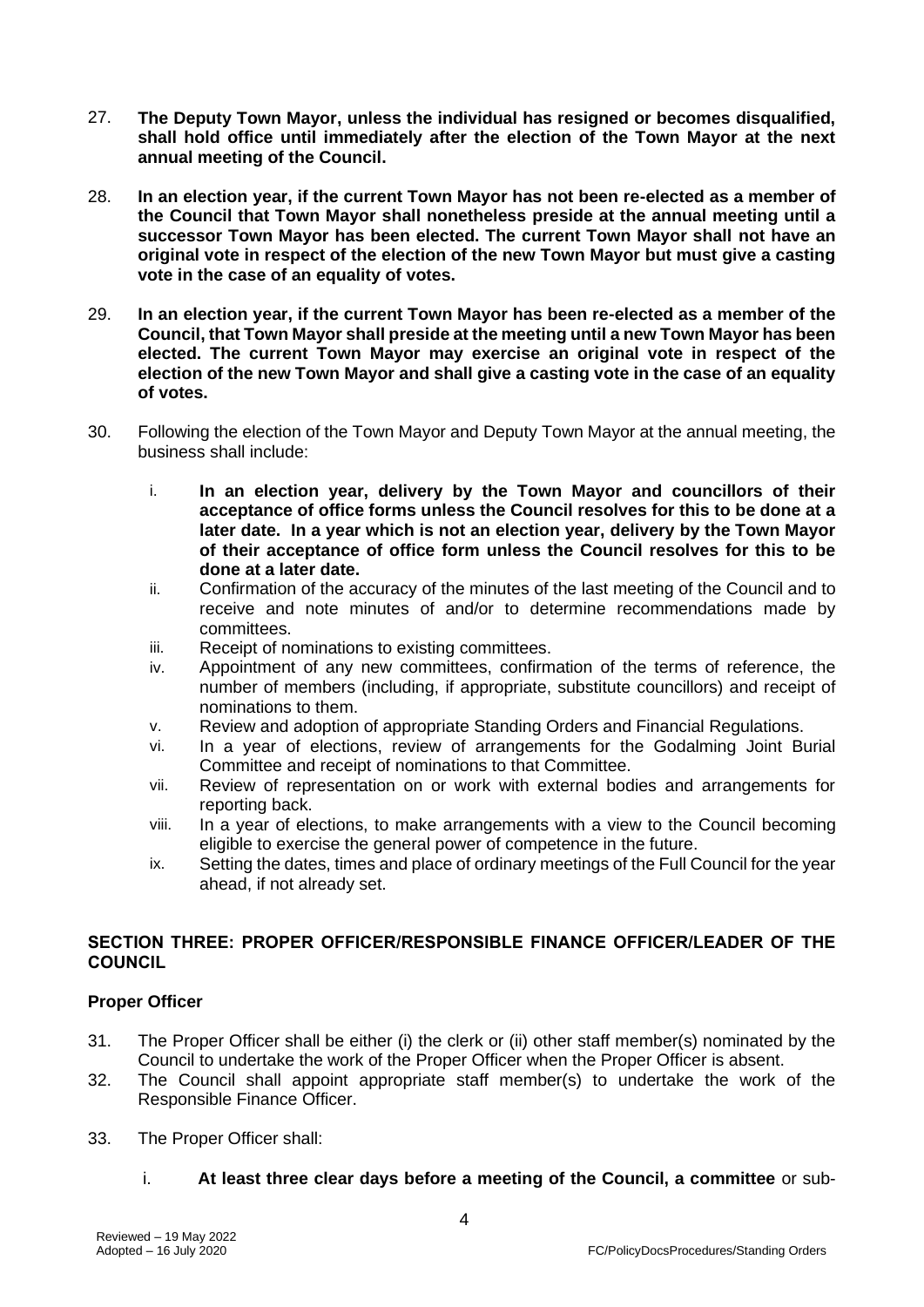committee,

- **Serve on councillors by delivery or post at their residence or by email authenticated in such a manner as the Proper Officer thinks fit, a signed summons confirming the time, place and the agenda (provided the councillor has consented to service by email), and**
- **Provide, in a conspicuous place, public notice of the time, place and agenda (provided that the public notice with agenda of an extraordinary meeting of the Council convened by councillors is signed by them).**

*See Standing Order 2 for the meaning of clear days for a meeting of the Full Council and Standing Order 3 meeting of a committee.*

- ii. Subject to Standing Order 36-43, include on the agenda all motions in the order received unless a councillor has given written notice at least 7 days before the meeting confirming withdrawal of it;
- iii. **Convene a meeting of the Council for the election of a new Town Mayor, occasioned by a casual vacancy in the office;**
- iv. **Facilitate inspection of the minute book by local government electors;**
- v. **Receive and retain copies of byelaws made by other local authorities;**
- vi. Hold acceptance of office forms from councillors;
- vii. Hold a copy of every councillors' register of interests;
- viii. Assist with responding to requests made under the freedom of information legislation and rights exercisable under data protection legislation, in accordance with the Council's relevant policies and procedures;
- ix. Liaise, as appropriate, with the Council's Data Protection Officer;
- x. Receive and send general correspondence and notices on behalf of the Council except where there is a resolution to the contrary;
- xi. Assist in the organisation of, storage of, access to, security of and destruction of information held by the Council in paper and electronic form subject to the requirements of data protection and freedom of information and other legitimate requirements (e.g. The Limitation Act 1980);
- xii. Arrange for deeds to be executed; (*see also Standing Orders 91 & 92);*
- xiii. After consultation with the Chair of the Policy & Management Committee, and where appropriate the Chair of the Joint Burial Committee, along with the appropriate Wards Members, respond on behalf of Godalming Town Council/Godalming Joint Burial Committee to interested party's planning notification letters received by Godalming Town Council or the Joint Burial Committee relating to applications on premises adjacent to council land/property;
- xiv. Manage access to information about the Council via the publication scheme; and
- xv. Retain custody of the seal of the Council (if there is one) which shall not be used without resolution to that effect. (*See also Standing Orders 91 & 92*).

## **Responsible Finance Officer**

- 34. The Responsible Finance Officer shall do the following:
	- i. Arrange for the prompt authorisation, approval, and instruction regarding any payments to be made by the Council in accordance with the Council's Financial Regulations.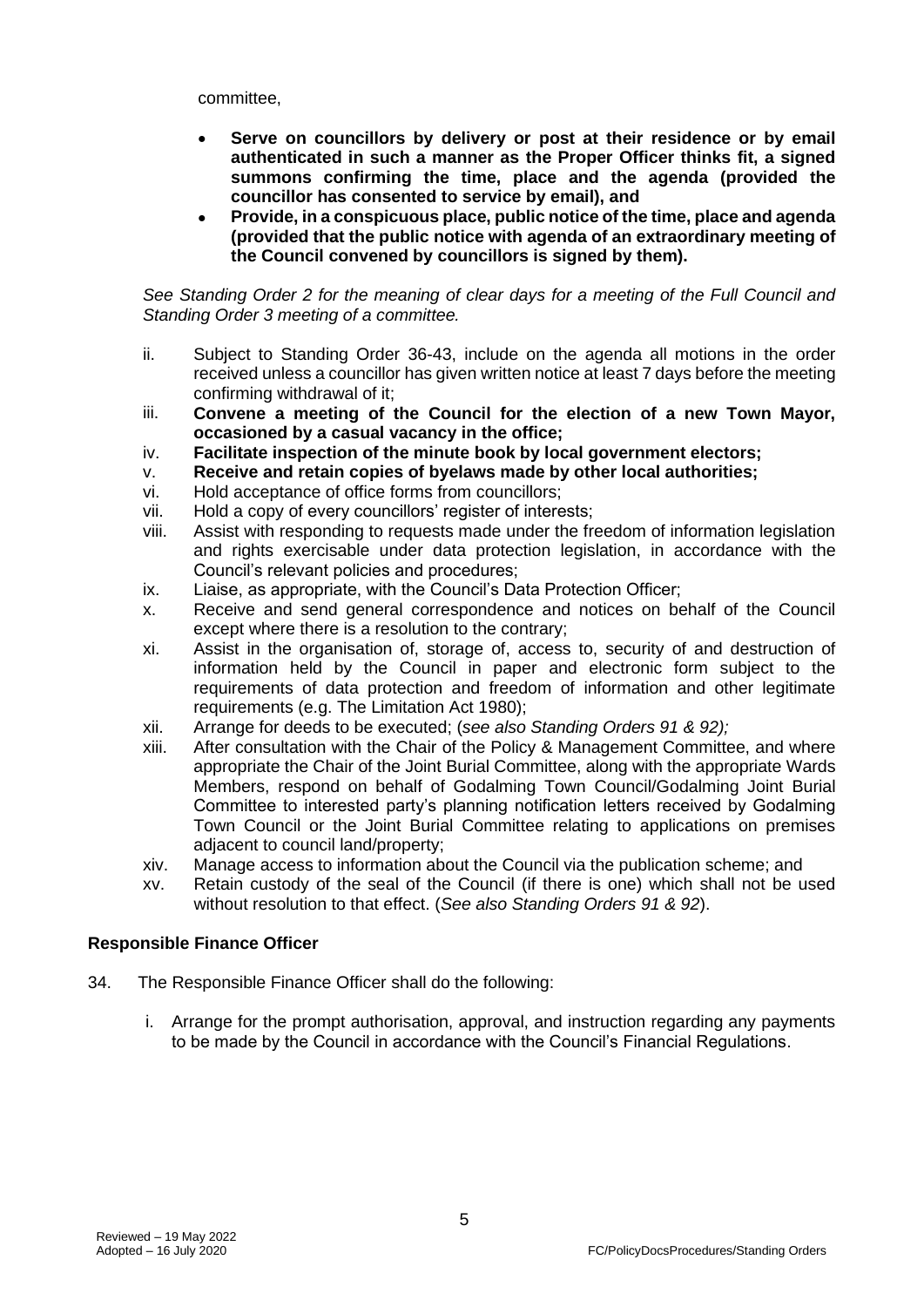## **Leader of the Council/Spokesperson**

35. At the Annual Council Meeting the Council will appoint a Leader of the Council who will normally hold the position of Chair of the Policy & Management Committee.

Since no individual Member may act alone in an executive capacity, the Clerk is delegated and directed to work with the Leader to undertake overall management of the business of the Council, including:

- Day to day decisions on the implementation of Council Policy
- Overseeing work to implement Council Strategy
- Managing Urgent Business
- Liaising with political groups to propose a consensus on Council priorities

It should be noted that the Leader of the Council is a political position and does not replace or usurp the statutory position and role of the Town Mayor as Chair of the Council

## **SECTION FOUR: MOTIONS REQUIRING WRITTEN NOTICE**

- 36. In accordance with Standing Order 33ii above, no motion may be moved at a meeting unless it is included in the agenda and the mover has given written notice of its wording to the Council's Proper Officer at least nine clear days before the next meeting.
- 37. The Proper Officer may, before including a motion in the agenda received in accordance with Standing Order 36 above, correct obvious grammatical or typographical errors in the wording of the motion.
- 38. If the Proper Officer considers the wording of a motion received in accordance with Standing Order 36 above is not clear in meaning, the motion shall be rejected until the mover of the motion resubmits it in writing to the Proper Officer in clear and certain language at least four clear days before the meeting.
- 39. If the wording or nature of a proposed motion is considered unlawful or improper, the Proper Officer shall consult with the Chair of the forthcoming meeting or, as the case may be, the councillors who have convened the meeting, to consider whether the motion shall be included or rejected in the agenda.
- 40. Having consulted the Chair or councillors pursuant to Standing Order 39 above, the decision of the Proper Officer as to whether or not to include the motion in the agenda shall be final.
- 41. Motions received shall be recorded and numbered in the order that they are received.
- 42. Motions rejected shall be recorded with an explanation by the Proper Officer of the reason for the rejection.
- 43. A motion shall relate to the responsibilities of the meeting for which it is tabled and in any event shall relate to the performance of the Council's statutory functions, powers and obligations or an issue which specifically affects the Council's area or its residents.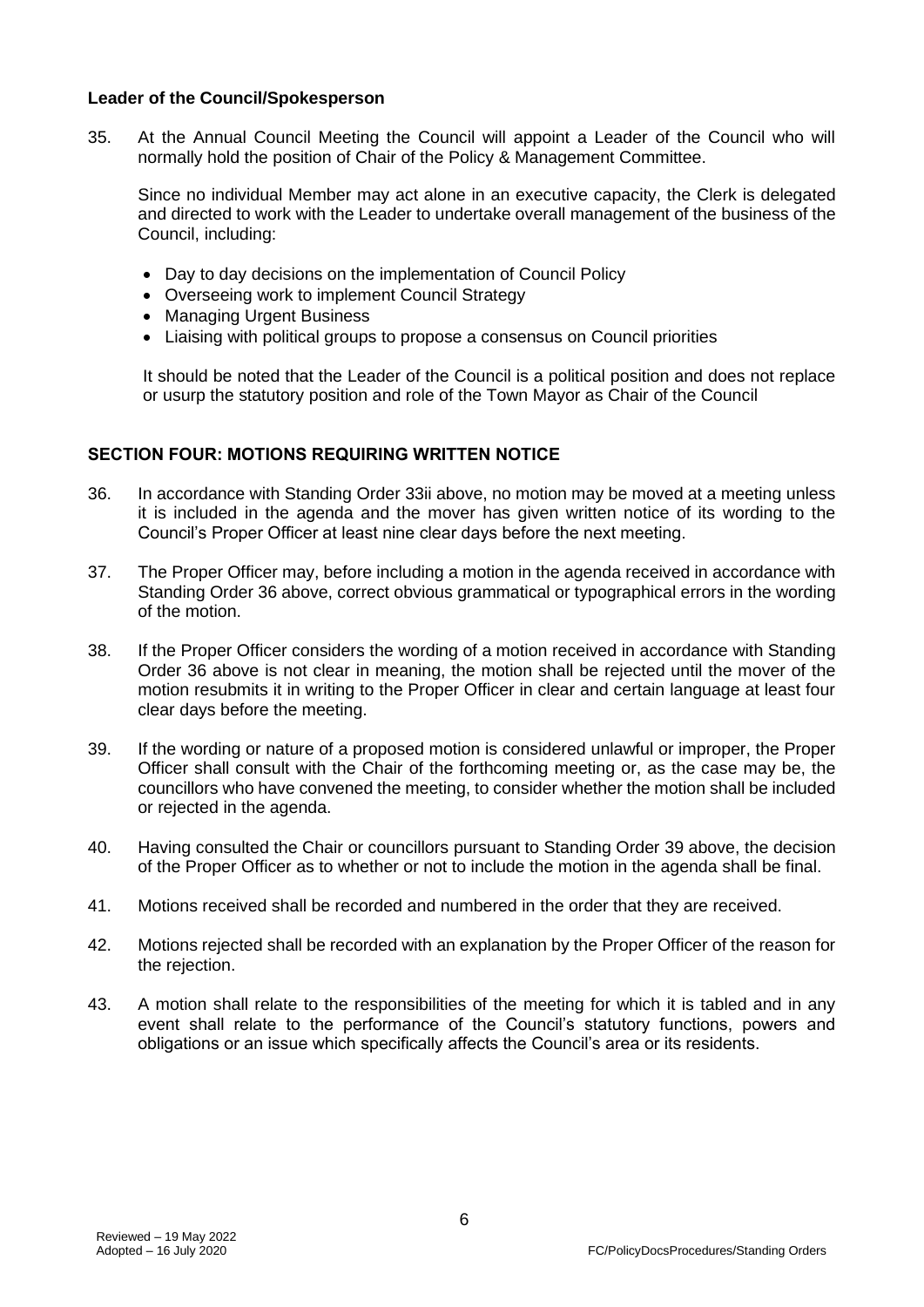## **SECTION FIVE: MOTIONS NOT REQUIRING WRITTEN NOTICE**

- 44. The following motions may be moved at a meeting without written notice to the Proper Officer:
	- i. To correct an inaccuracy in the draft minutes of a meeting;
	- ii. To move to a vote;
	- iii. To defer consideration of a motion;
	- iv. To refer a motion to a particular committee or sub-committee;
	- v. To appoint a person to preside at a meeting;
	- vi. To change the order of business on the agenda;
	- vii. To proceed to the next business on the agenda;
	- viii. To require a written report;
	- ix. To appoint a committee or sub-committee and their members;
	- x. To extend time limits for speaking;
	- xi. To exclude the press and public from a meeting in respect of confidential or other information which is prejudicial to the public interest;
	- xii. To not hear further from a councillor or a member of the public;
	- xiii. To exclude a councillor or member of the public for disorderly conduct;
	- xiv. To temporarily suspend the meeting;
	- xv. To suspend a particular Standing Order **(unless it reflects mandatory statutory or legal requirements)**;
	- xvi. To adjourn the meeting;
	- xvii. To close the meeting.

## **SECTION SIX: RULES OF DEBATE**

- 45. Motions included in an agenda shall be considered in the order that they appear on the agenda unless the order is changed at the Chair's direction for reasons of expedience.
- 46. Subject to Standing Orders 36-43 above, a motion shall not be considered unless it has been proposed and seconded.
- 47. Subject to Standing Order 33ii above, a motion included in an agenda not moved by the councillor who tabled it, may be treated as withdrawn.
- 48. An amendment shall not be considered unless early verbal notice of it is given at the meeting and, if requested by the Chair of the meeting, is expressed in writing to the Chair.
- 49. A councillor may move amendments to their own motion. If a motion has already been seconded, an amendment to it shall be with the consent of the seconder.
- 50. Any amendment to a motion shall be either:
	- i. to leave out words;
	- ii. to add words;
	- iii. to leave out words and add other words.

The amendment shall not negate the motion.

51. A proposed or carried amendment to a motion shall not have the effect of rescinding the original or substantive motion under consideration.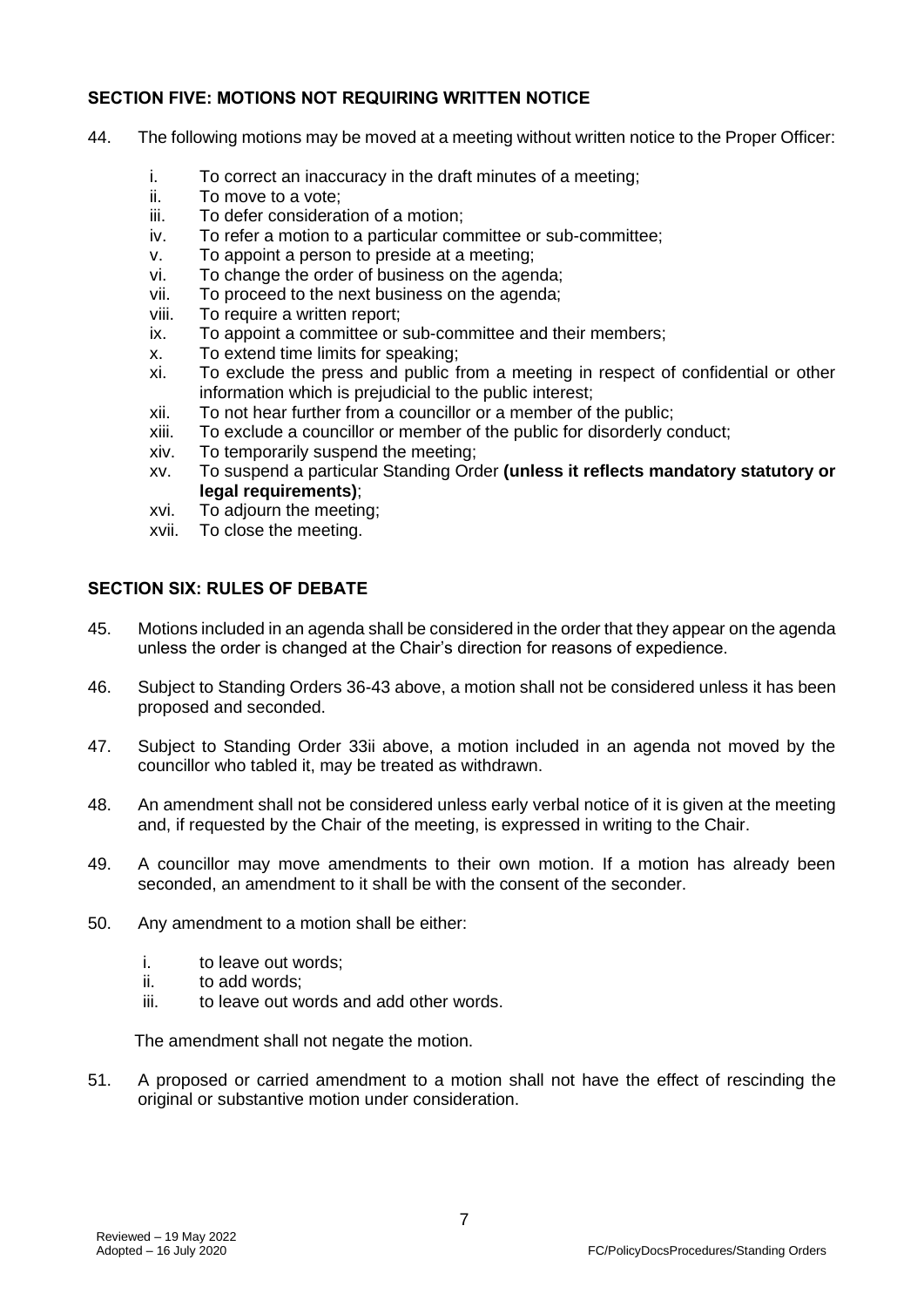- 52. Only one amendment shall be moved and debated at a time, the order of which shall be directed by the Chair. No further amendment to a motion shall be moved until the previous amendment has been disposed of.
- 53. One or more amendments may be discussed together if the Chair considers this expedient but shall be voted upon separately.
- 54. The number of amendments to an original or substantive motion, which may be moved by a councillor, is limited to one.
- 55. If an amendment is not carried, other amendments shall be moved in the order directed by the Chair.
- 56. If an amendment is carried, the original motion, as amended, shall take the place of the original motion and shall become the substantive motion upon which any further amendment may be moved.
- 57. The mover of an amendment has no right of reply at the end of debate on it.
- 58. Where a series of amendments to an original motion are carried, the mover of the original motion shall have a right of reply in respect of the substantive motion at the very end of debate and immediately before it is put to the vote.
- 59. Unless permitted by the Chair of the meeting, a councillor may speak once in the debate on a motion except:
	- i. To speak on an amendment moved by another councillor;
	- ii. To move or speak on another amendment if the motion has been amended since he last spoke;
	- iii. To make a point of order;
	- iv. To give a personal explanation; or
	- v. To exercise a right of reply.
- 60. During the debate of a motion, a councillor may interrupt only on a point of order or a personal explanation and the councillor who was interrupted shall stop speaking. A councillor raising a point of order shall identify the Standing Order which that councillor considers has been breached or specify the irregularity in the meeting which concerns the councillor.
- 61. A point of order shall be decided by the Chair and the Chair's decision shall be final.
- 62. If a motion (including an amendment) has been seconded, it may be withdrawn by the proposer only with the consent of the seconder and the meeting.
- 63. Subject to Standing Order 60 above, when a councillor's motion is under debate no other motion shall be moved except:
	- i. to amend the motion;
	- ii. to proceed to the next business;
	- iii. to adjourn the debate;
	- iv. to put the motion to a vote;
	- v. to ask a person to be silent or for that person to leave the meeting;
	- vi. to refer a motion to a committee for consideration;
	- vii. to exclude the public and press;
	- viii. to adjourn the meeting;
	- ix. to suspend any Standing Order, except those which are mandatory.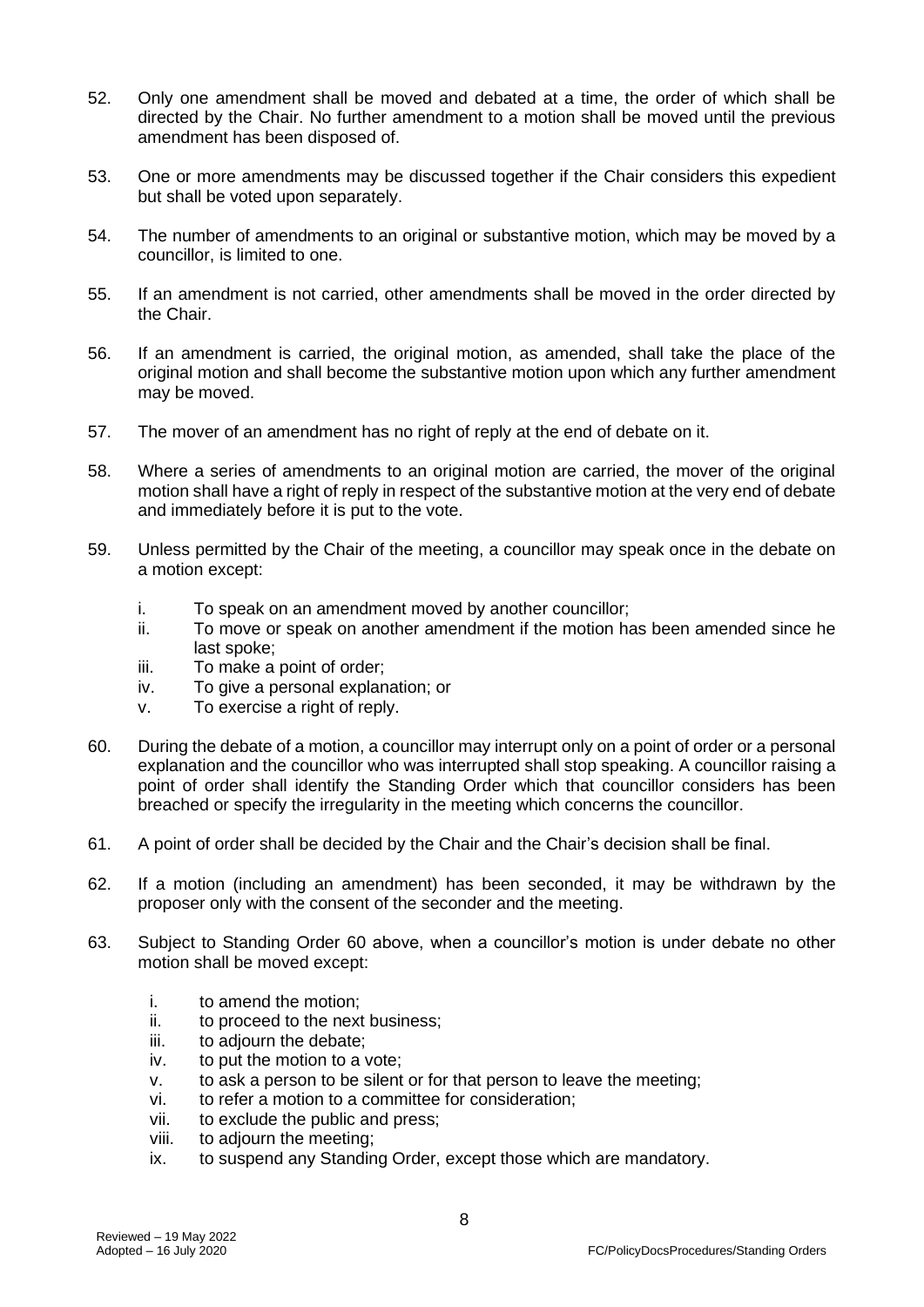- 64. Before an original or substantive motion is put to the vote, the Chair of the meeting shall be satisfied that the motion has been sufficiently debated and that the mover of the motion under debate has exercised or waived his right of reply.
- 65. Excluding motions under Standing Order 62, the contributions or speeches by a councillor shall relate only to the motion under discussion and shall not exceed 2 minutes without the consent of the Chair of the meeting.

## **SECTION SEVEN: CODE OF CONDUCT**

- 66. All councillors shall observe the Code of Conduct adopted by the Council.
- 67. Unless granted a dispensation, a councillor shall withdraw from a meeting when it is considering a matter in which that councillor has a disclosable pecuniary interest. The councillor may return to the meeting after it has considered the matter in which the disclosable pecuniary interest existed.
- 68. **Dispensation requests shall be in writing and submitted to the Proper Officer** as soon as possible before the meeting, or failing that, at the start of the meeting for which the dispensation is required.
- 69. A decision as to whether to grant a dispensation shall be made by the Proper Officer or by a meeting of the Council, or committee for which the dispensation is required, and that decision is final.
- 70. A dispensation request shall confirm:
	- i. The description and the nature of the disclosable pecuniary interest or other interest to which the request for the dispensation relates;
	- ii. Whether the dispensation is required to participate at a meeting in a discussion only or a discussion and a vote;
	- iii. The date of the meeting or the period (not exceeding four years) for which the dispensation is sought; and
	- iv. An explanation as to why the dispensation is sought
- 71. Subject to Standing Orders 68 and 69 above, dispensations requests shall be considered by the Proper Officer before the meeting or, if this is not possible, at the start of the meeting for which the dispensation is required or at the beginning of the meeting of the council, or committee or for which the dispensation is required.
- 72. **A dispensation may be granted in accordance with Standing Order 69 above if having regard to all relevant circumstances the following applies:**
	- i. **Without the dispensation the number of persons prohibited from participating in the particular business would be so great a proportion of the meeting transacting the business as to impede the transaction of the business or**
	- ii. **Granting the dispensation is in the interests of persons living in the Council's area or**
	- iii. **It is otherwise appropriate to grant a dispensation**
- 73. Upon notification by the Borough Council that it is dealing with a complaint that a councillor or non-councillor with voting rights has breached the Council's code of conduct, the Proper Officer shall, subject to Standing Orders 458 to 164 160 to 163 (Management of Information), report the matter to the Council.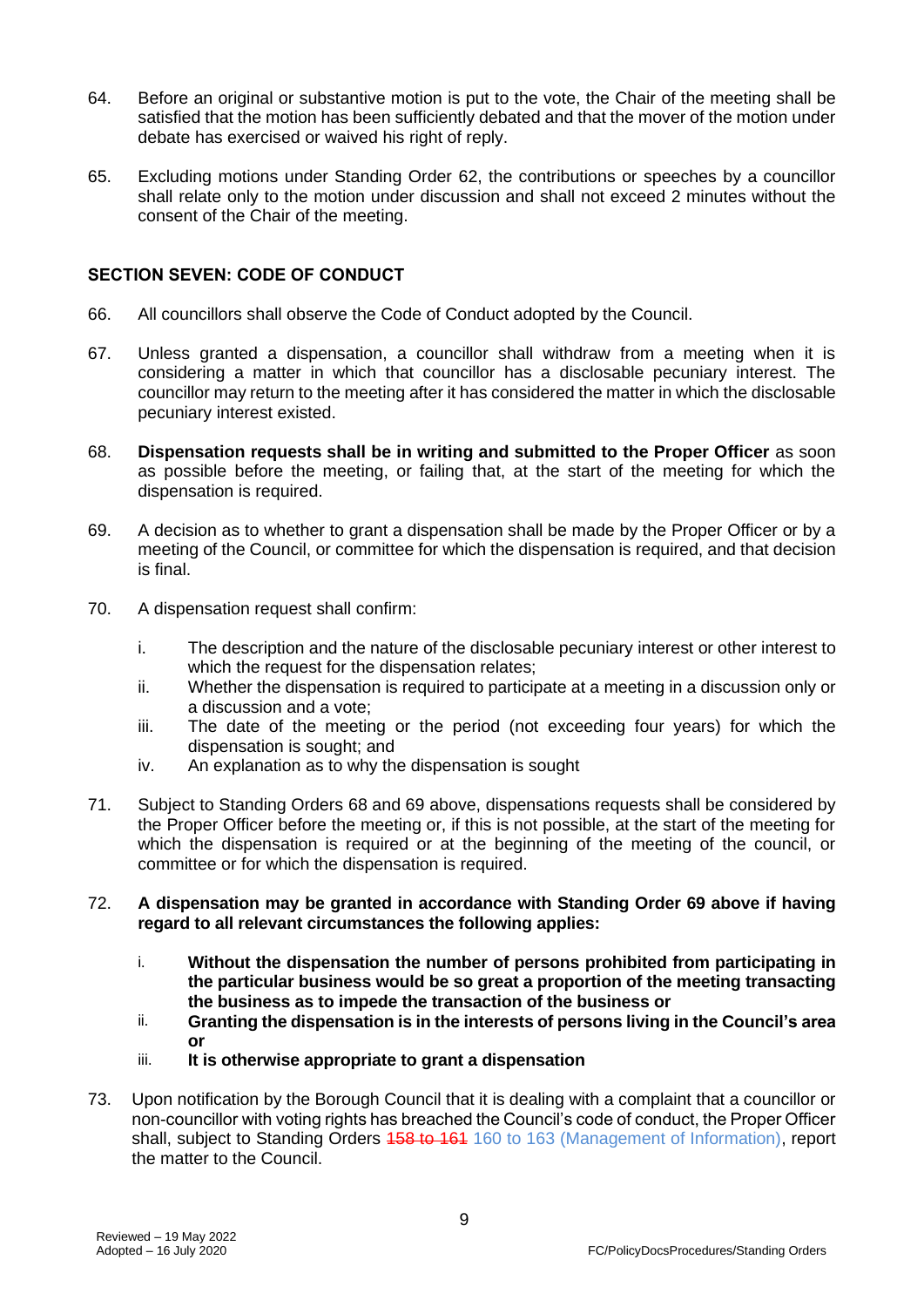- 74. Where notification in Standing Order 73 relates to a complaint made by the Proper Officer, the Proper Officer shall notify the Town Mayor of this fact, and the Town Mayor shall nominate another staff member to assume the duties of the Proper Officer in relation to the complaint until it has been determined and the Council has agreed what action, if any, to take in accordance with Standing Order 75.
- 75. The Council may:
	- i. Provide information or evidence where such a disclosure is necessary to investigate the complaint or it is a legal requirement;
	- ii. Seek information relevant to the complaint from the person or body with statutory responsibility for the investigation of the matter.
- 76. **Upon notification by the Borough Council that a councillor has breached the Council's Code of Conduct, the council shall consider what, if any, action to take against that councillor. Such action excludes disqualification or suspension from office**.

## **SECTION EIGHT: MINUTES**

- 77. If the draft minutes of a preceding meeting have been served on councillors with the agenda to attend the meeting at which they are due to be approved for accuracy, they shall be taken as read.
- 78. No discussion of the draft minutes of a preceding meeting shall take place except in relation to their accuracy. A motion to correct an inaccuracy in the minutes shall be raised in accordance with Standing Order 44i above.
- 79. Minutes, including any amendment to correct their accuracy, shall be confirmed by resolution and shall be signed by the Chair of the meeting and stand as an accurate record of the meeting to which the minutes relate.
- 80. If the Chair of the meeting does not consider the minutes to be an accurate record of the meeting to which they relate, that Chair shall sign the minutes and include a paragraph in the following terms or to the same effect:

"The Chair of this meeting does not believe that the minutes of the meeting of the  $($ ) held on [date] in respect of ( ) were a correct record but that view was not upheld by the majority of the ( ) and the minutes are confirmed as an accurate record of the proceedings."

81. Following a resolution which confirms the accuracy of the minutes of a meeting, the draft minutes, or recordings of the meeting for which approved minutes exist shall be destroyed.

## **SECTION NINE: DISORDERLY CONDUCT**

- 82. No person shall obstruct the transaction of business at a meeting or behave offensively or improperly. If this Standing Order is ignored, the Chair of the meeting shall request such person(s) to moderate or improve their conduct.
- 83. If person(s) disregards the request of the Chair of the meeting to moderate or improve their conduct, any councillor or the Chair of the meeting may move that the person be no longer heard or excluded from the meeting. The motion, if seconded, shall be put to the vote without discussion.
- 84. If a resolution made under Standing Order 83 above is ignored, the Chair of the meeting may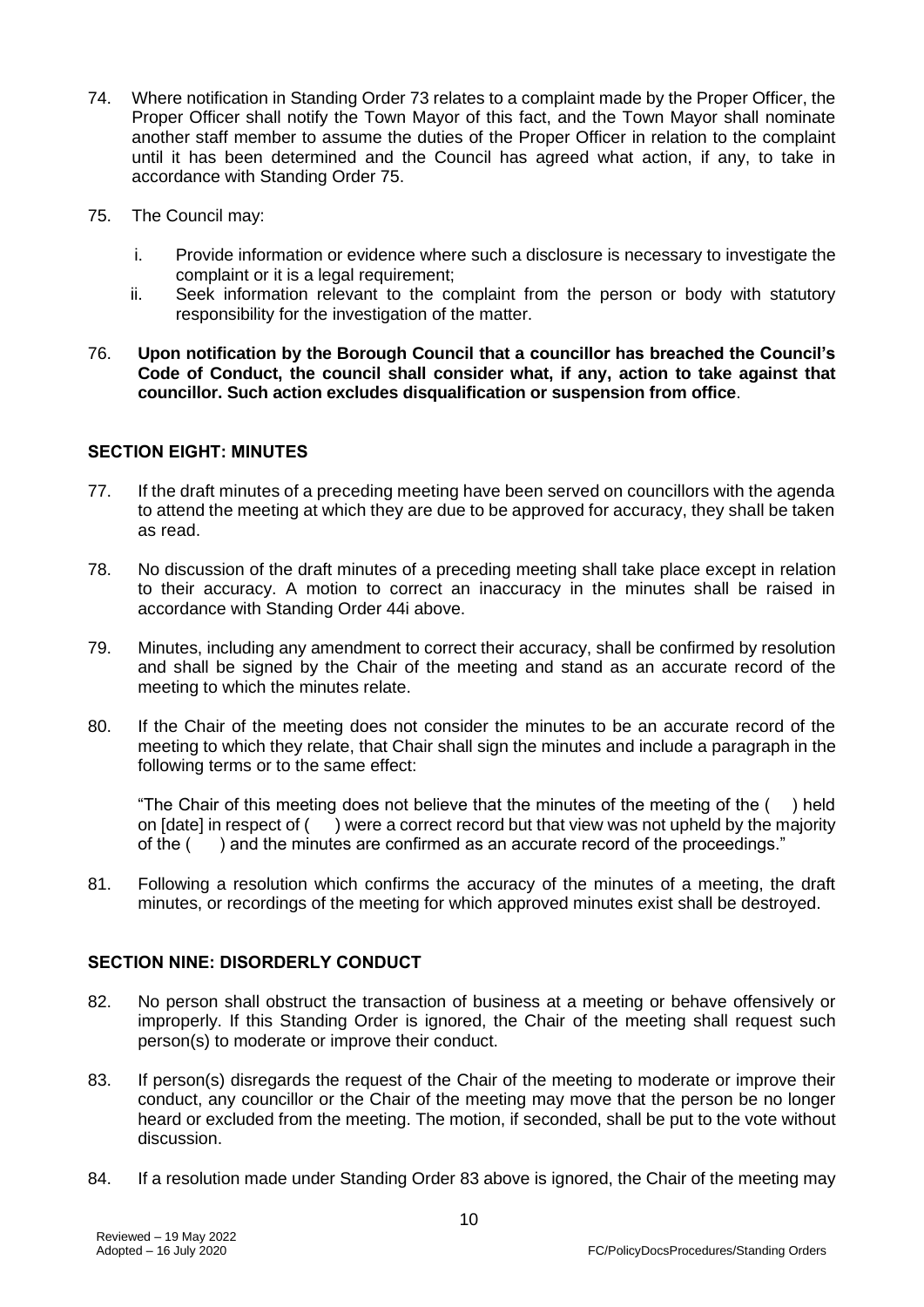take further reasonable steps to restore order or to progress the meeting. This may include temporarily suspending or closing the meeting.

#### **SECTION TEN: RESCISSION OF PREVIOUS RESOLUTIONS**

- 85. A resolution (whether affirmative or negative) of the Council shall not be reversed within 6 months except either by a special motion, the written notice whereof bears the names of at least 16 councillors of the Council, or by a motion moved in pursuance of the report or recommendation of a committee.
- 86. When a special motion or any other motion moved pursuant to Standing Order 85 above has been disposed of, no similar motion may be moved within a further 6 months. This Standing Order and Standing Order 85 shall apply mutatis mutandis to the proceedings of Committees.

## **SECTION ELEVEN: VOTING ON APPOINTMENTS**

87. Where more than two persons have been nominated for a position to be filled by the Council and none of those persons has received an absolute majority of votes in their favour, the name of the person having the least number of votes shall be struck off the list and a fresh vote taken. This process shall continue until a majority of votes is given in favour of one person. Any tie may be settled by the Town Mayor's casting vote.

## **SECTION TWELVE: ACCOUNTS & ACCOUNTING STATEMENTS**

- 88. Accounts and Accounting Statement
	- a. "Proper practices" in Standing Orders refer to the most recent version of "Governance and Accountability for Local Councils – a Practitioners' Guide".
	- b. All payments by the Council shall be authorised, approved and paid in accordance with the law, proper practices and the Council's financial regulations.
	- c. The Responsible Finance Officer shall supply to each councillor as soon as practicable after 30 June, 30 September and 31 December in each year a statement to summarise:
		- i. The Council's receipts and payments (or income and expenditure) for each quarter;
		- ii. The Council's aggregate receipts and payments (or income and expenditure) for the year to date;
		- iii. The balances held at the end of the quarter being reported, and

Which includes a comparison with the budget for the financial year and highlights any actual or potential overspends.

- 89. As soon as possible after the financial year end at 31 March, the Responsible Finance Officer shall provide:
	- a. Each councillor with a statement summarising the Council's receipts and payments (or income and expenditure) for the last quarter and the year to date for information; and
	- b. To the Council the accounting statement for the year in the form of Section 2 of the annual governance and accountability return, as required by proper practices, for consideration and approval.
- 90. The year-end accounting statements shall be prepared in accordance with proper practices and apply the form of accounts determined by the Council (receipts and payments, or income and expenditure) for the year to 31 March. The annual governance and accountability return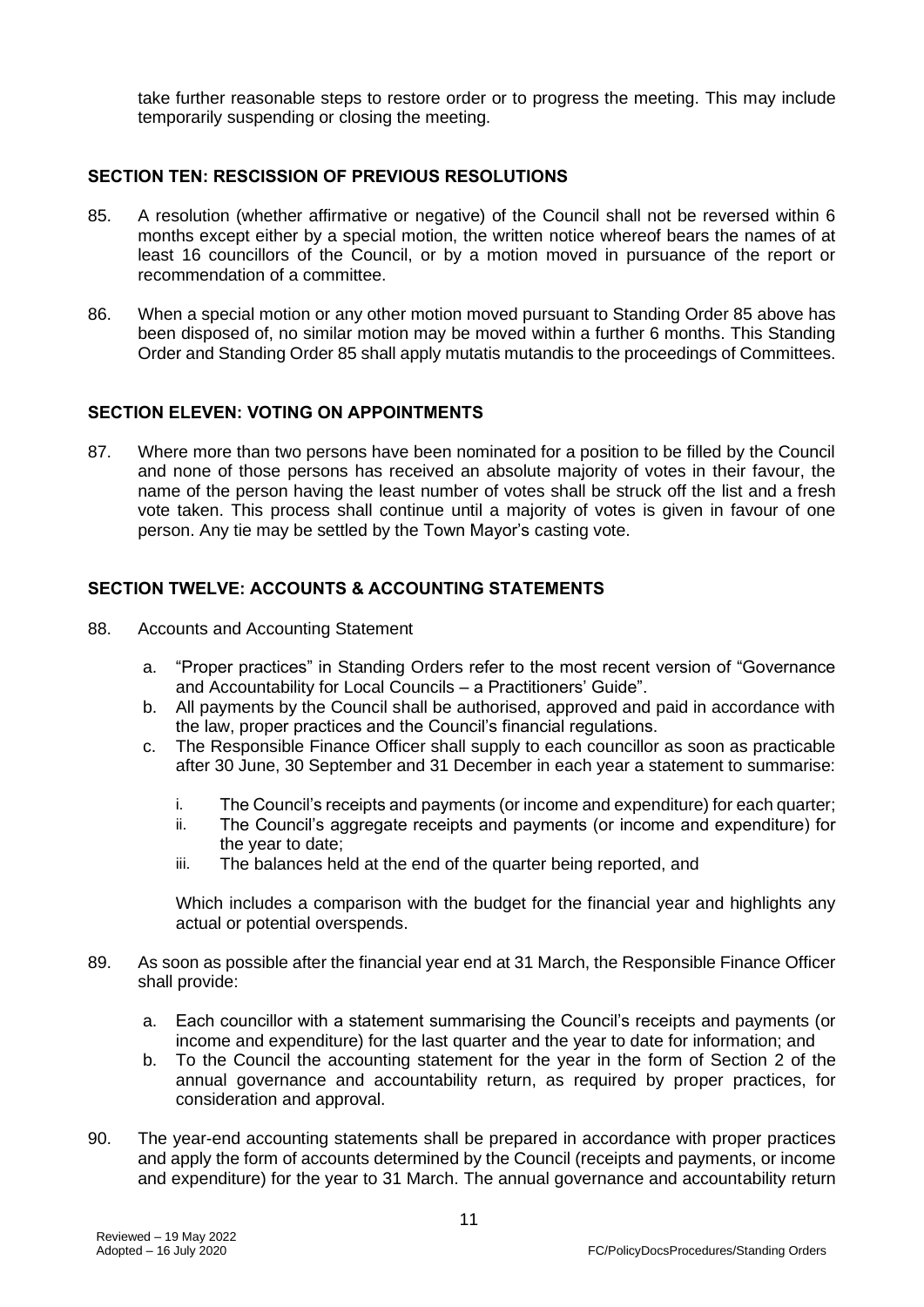of the Council, which is subject to external audit, including the annual governance statement, shall be presented to the Council for consideration and formal approval before 30 June.

## **SECTION THIRTEEN: EXECUTION AND SEALING OF LEGAL DEEDS**

- 91. A legal deed shall not be executed on behalf of the Council unless the same has been authorised by a resolution.
- 92. **In accordance with a resolution made under Standing Order 91 above, the Council's common seal shall alone be used for sealing a deed required by law. It shall be applied by the Proper Officer in the presence of the Town Mayor or in the Town Mayor's absence the Deputy Town Mayor and another member of the Council. Both the Town Mayor (and Deputy Town Mayor) and the member shall sign the deed as witnesses.**

#### **SECTION FOURTEEN: COMMITTEES**

*See also Standing Orders 1- 20 above* 

- 93. For the conduct of day-to-day business of the Council there shall be established -five four standing committees to be known as the:
	- Policy & Management Committee
	- Environment & Planning Committee
	- Audit Committee
	- Staffing Committee
- 94. **Unless the Council determines otherwise, a committee may appoint a sub-committee whose terms of reference and members shall be determined by the committee.**
	- **a. The members of a committee may include non-councillors unless it is a committee which regulates and controls the finances of the Council.**

The terms of reference of the standing committees shall be as follows:

#### **Policy & Management Committee**

95. Purpose of the Policy & Management Committee

To address and, where appropriate, formulate policy for consideration by the Council; to manage the Council's financial and other assets as delegated by the Council; to secure the good governance of the Council's affairs, media relations, external relationships, committee arrangements and day-to-day business.

- 96. Functions of the Policy & Management Committee
	- i. To identify key policy issues facing the Council and to formulate, for the Council's consideration, its strategies and timetables for dealing with them;
	- ii. To maintain an overview of Council initiatives and report to the Council on their impact and effectiveness;
	- iii. To make recommendations to the Council on constitutional issues;
	- iv. To ensure the Council is adequately resourced to achieve its aims;
	- v. To prepare annual budgets reflecting the Council's agreed strategy and priorities, putting these forward for the Council's approval and recommend a precept to the Full Council;
	- vi. To secure effective control of expenditure authorising items of expenditure on behalf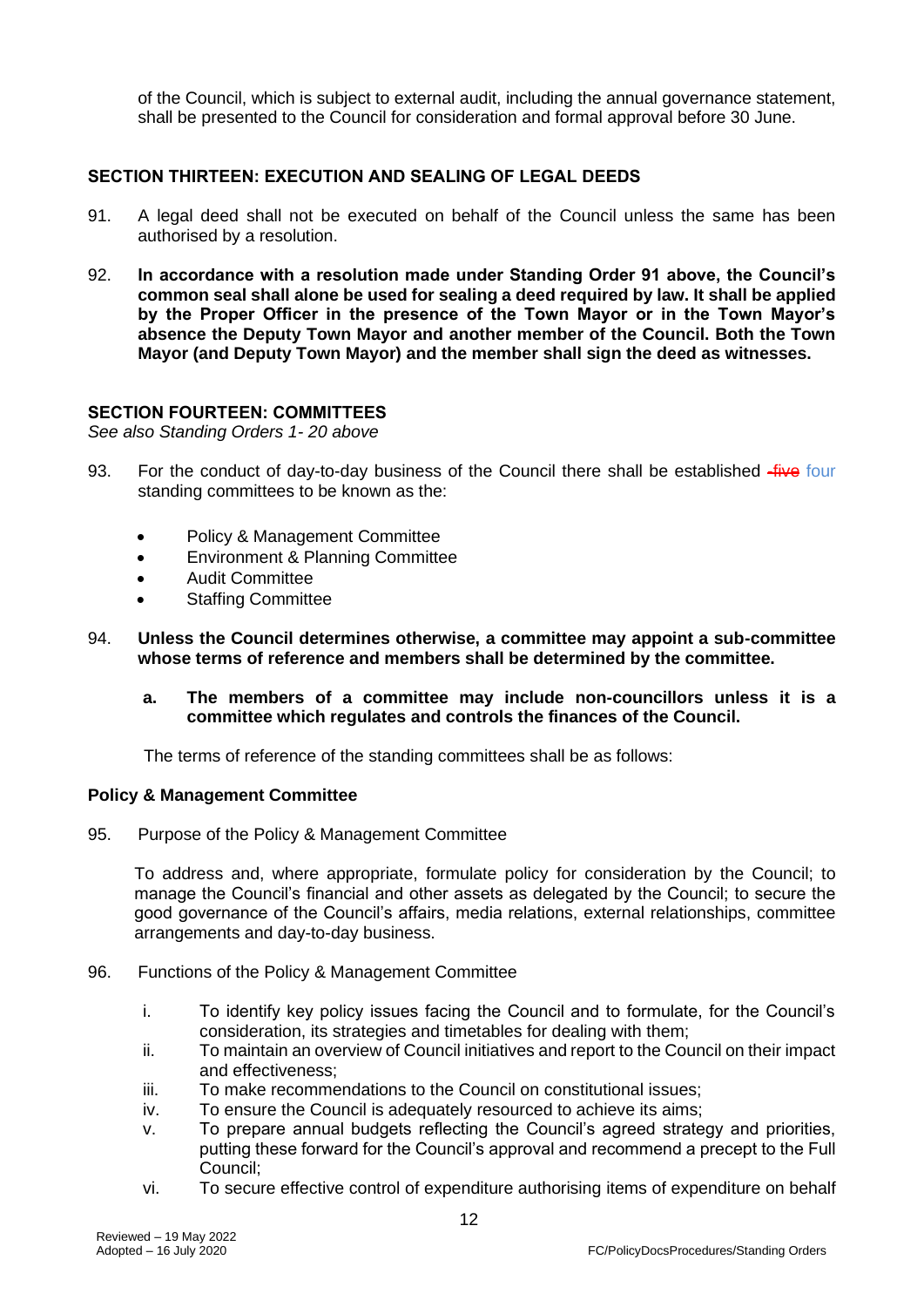of the Council and to scrutinising expenditure against budgets through the year;

- vii. To appoint the auditors of the accounts;
- viii. To approve charges for the use of Council properties; and on other fees and charges;
- ix. To decide on applications for Service Level Agreements, General Grants and Council Community Grants made by local organisations;
- x. To ensure the proper management of the properties and amenities owned, controlled or provided by the Council;
- xi. To develop strategy on media relations, and to formulate policy on public participation;
- xii. In consultation with the Town Clerk, to agree priorities for the Management of Committee business;
- xiii. To recommend appointment to outside bodies;
- xiv. To act as a channel for communications with external organisations;
- xv. To oversee the maintenance and development of the Council's website;
- xvi. On behalf of the Council, to take all action that the Council can lawfully take in relation to such matters;
- xvii. To recommend to the Full Council a policy for the appointment of Town Mayor and Deputy Town Mayor and to keep it under review;
- xviii. To nominate a Town Mayor and Deputy Town Mayor each year for approval by the Council;
- xix. To consider and determine in consultation with the Town Mayor all matters relating to the Council's civic and ceremonial functions, and events; and
- xx. To recommend to Full Council an allowance for the Town Mayor.

## **Environment & Planning Committee**

97. Purpose of the Environment & Planning Committee

To address and, where appropriate, formulate policy for consideration by the Council and to discharge the Council's functions relating to the local environment and infrastructure

- 98. Functions of the Environment & Planning Committee
	- i. To identify key environmental and planning policy issues facing the Council and to formulate, for the Council's consideration, its policy towards the natural and built environment and principles to guide the Council's consideration of specific issues and proposals;
	- ii. Consideration and comment on issues relating to local and regional plans and any other planning or highway matters the Town Council is consulted upon;
	- iii. To maintain an overview of Council environmental and planning initiatives and report to the Council on their impact and effectiveness;
	- iv. To decide on applications made by local organisations for funding from the Council's Carbon-reduction and Mitigation grant scheme;
	- v. To consider applications for Neighbourhood Community Infrastructure Levy (CIL) funding and where appropriate make recommendations to Full Council for the award of Neighbourhood CIL
	- vi. Consideration of and comment on applications for planning permission and other matters within the terms of the Town and Country Planning Acts and related legislation, including compliance with the Policies set out in the Godalming and Farncombe Neighbourhood Plan
	- vii. Monitoring and reviewing the continued validity of the Neighbourhood Plan
	- viii. Consideration and comment on issues relating to Street naming.
	- ix. To agree priorities for the Management of Committee business;
	- x. On behalf of the Council, to take all action that the Council can lawfully take in relation to such matters.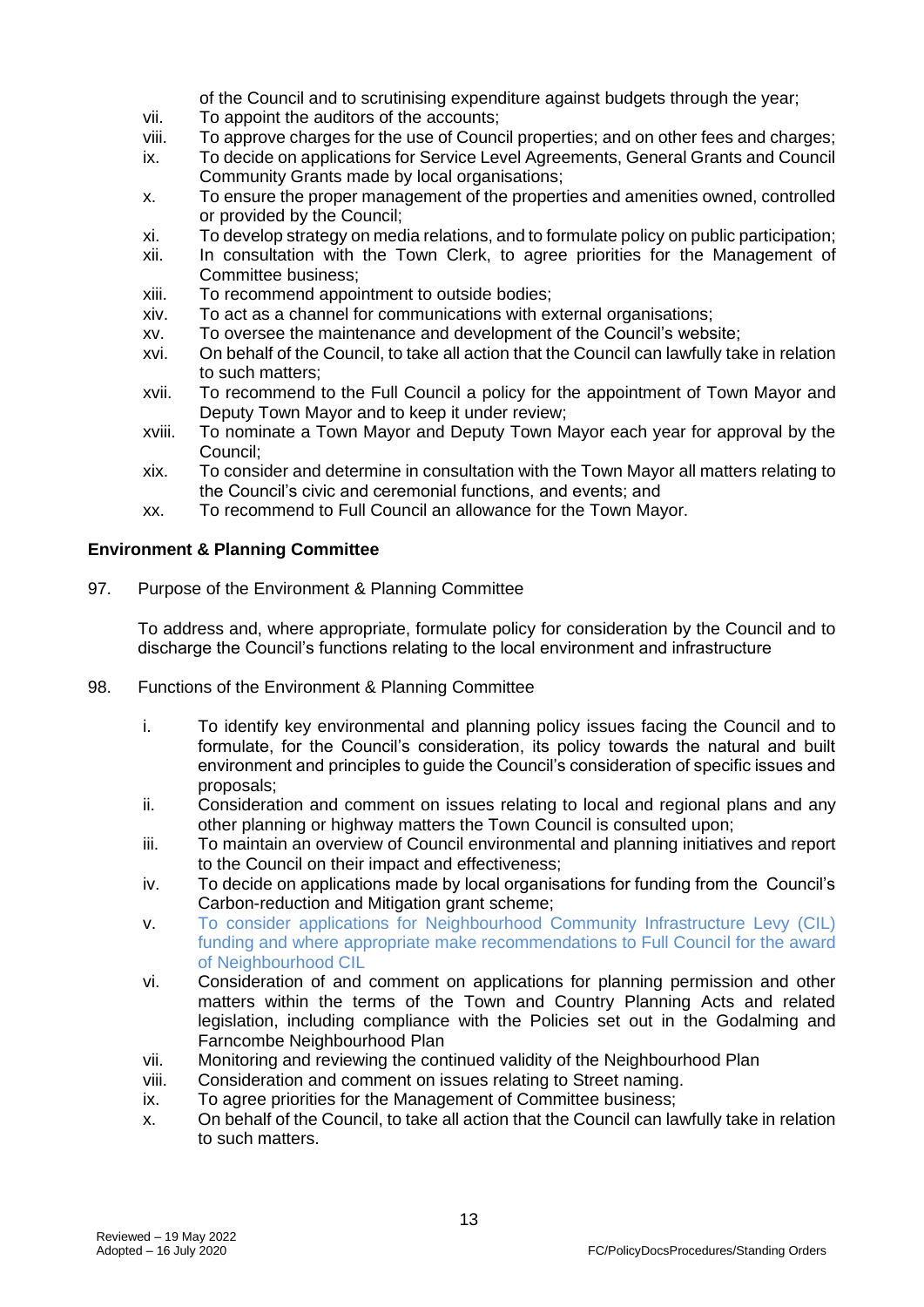## **Staffing Committee**

99. Purpose of the Staffing Committee

To consider all matters relating to the appointment and management of Council staff.

- 100. Functions of the Staffing Committee
	- i. To oversee the appointment and management of Council staff, delegating responsibility to the Town Clerk as they consider appropriate, or to an interview panel, but acting subject to the approval of the Full Council in relation to the appointment of the Town Clerk and Responsible Finance Officer
	- ii. To provide support to and management of the Town Clerk. Monitor and manage hours of working, home working, annual/flexi/compassionate/time off in lieu leave and absences and sick leave.
	- iii. Review employee's remuneration and make recommendations thereon to The Council
	- iv. Review Conditions of Employment, Contracts of Employment and Job Descriptions as appropriate to ensure they meet the needs of the Council and comply with relevant legislation and established good practice
	- v. To review the staffing structures to ensure they are sufficient to deliver the aims of The Council
	- vi. Develop, implement and review Employment related Policies
	- vii. Manage The Council's compliance with Employment legislation
	- viii. Ensure an appropriate Appraisal system is in place and monitor the effectiveness of the system
	- ix. Provide appropriately trained Members to conduct the Appraisal(s) of the Town Clerk
	- x. Set appropriate SMART objectives for the Town Clerk based on the aims and priorities of The Council
	- xi. Hold regular informal meetings with the Town Clerk and Staff to discuss and review employment matters
	- xii. Ensure appropriate arrangements are in place to support staff development and training and to ensure that such training is in line with the allocated funds.
	- xiii. Make appropriate recommendations to The Council where an identified training need would exceed the allocated funding
	- xiv. Manage Disciplinary and Grievance procedures in accordance with the appropriate council policy and processes
	- xv. Where necessary recommend appropriate actions to The Council
	- xvi. If required appoint an appeals panel drawn from Members of the Staffing Committee or from an external body as appropriate to the circumstances and in accordance with appropriate council policy and procedures
	- xvii. To consider any request by a claimant for variation under exceptional circumstances of the Council's discretionary powers as set out in the Council's Policy on the Exercise of Employer Discretions and to make recommendations thereon to the Full Council.
- 101. Delegated Spending Authority

In order to undertake its functions, the Staffing Committee is authorised to spend up to £5,000 per annum allocated from the professional fees revenue budget when such expenditure is agreed by a resolution of the committee. Expenditure requirements in excess of the authorised limit to be agreed in advance of expenditure commitment by resolution of the Council or, if expediency is required the Policy & Management Committee.

- 102. Deliberately left blank
- 103. Deliberately left blank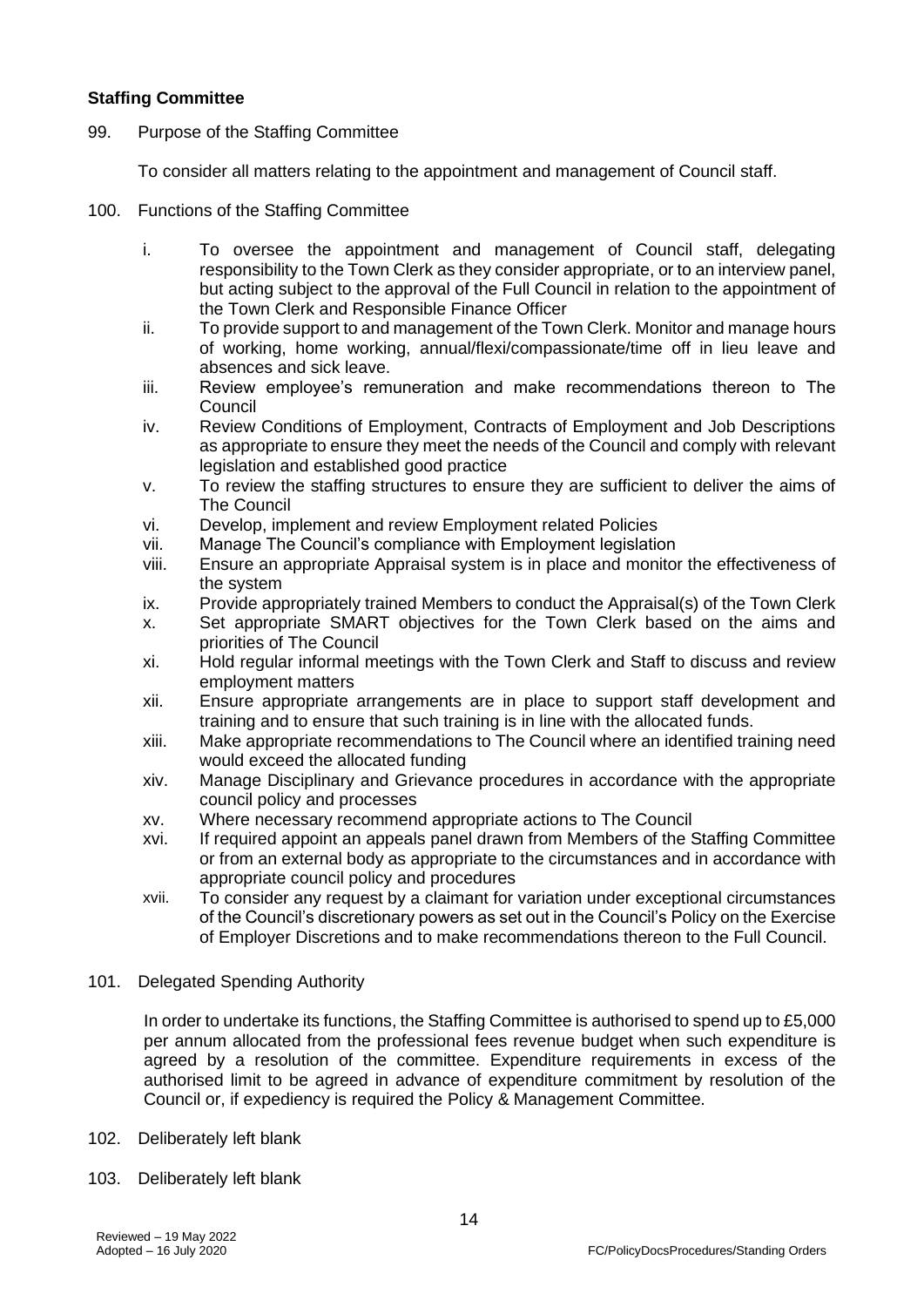## **Audit Committee**

104. Purpose of the Audit Committee

To provide assurance of the adequacy of the risk management framework and the associated control environment, and to oversee the financial reporting process.

- 105. Functions of the Audit Committee
	- i. To consider the effectiveness of the Council's risk management arrangements, the control environment and associated anti-fraud and anti-corruption arrangements;
	- ii. To review annually the effectiveness of internal audit;
	- iii. To receive all reports from the internal auditor; and
	- iv. To review the financial statements, external auditor's opinion and reports to members, and monitor management action in response to the issues raised by external audit;
	- v. To consider the audited accounts and report on them to the Council;
	- vi. To oversee the Council's banking and investment arrangements and keep investment policy under review

#### **Accountability of Committees**

106. The Standing Committees shall be accountable to the Council and shall report to each meeting of the Council except for the Statutory Annual Meeting.

#### **Composition of Committees**

- 107. The Policy & Management Committee shall comprise 19 councillors. The Town Mayor shall not be a member of the Policy & Management Committee. The Town Clerk shall be responsible for Clerking the Policy & Management Committee.
- 108. The Environment & Planning Committee shall comprise 18 councillors. The Town Mayor shall not be a member of the Environment & Planning Committee. The Town Clerk shall be responsible for Clerking the Environment & Planning Committee.
- 109. The Staffing Committee shall comprise six councillors, none of whom may serve on the Audit Committee, one of the six members of the Staffing Committee shall be the Chair of the Policy & Management Committee. The Town Mayor shall not be a member of the Staffing Committee.
- 110. The Chair of the Staffing Committee shall be responsible for nominating the Committee Clerk, who may be drawn from The Council's Officers or Committee Members as appropriate, the Chair is to ensure that minutes are provided to the Town Clerk within 4 working days of the close of the meeting.
- 111. Deliberately left blank
- 112. The Audit Committee shall comprise five councillors, none of whom may serve on the Staffing Committee, one of the five members of the Audit Committee shall be a Godalming Town Council member of the Godalming Joint Burial Committee. The Town Mayor shall not be a member of the Audit Committee. The Responsible Finance Officer shall be responsible for Clerking the Committee.

#### **Substitutes**

113. With the exception of the Policy & Management Committee, substitutes may be used when councillors are unable to attend a meeting of a committee of the Council. Such substitutes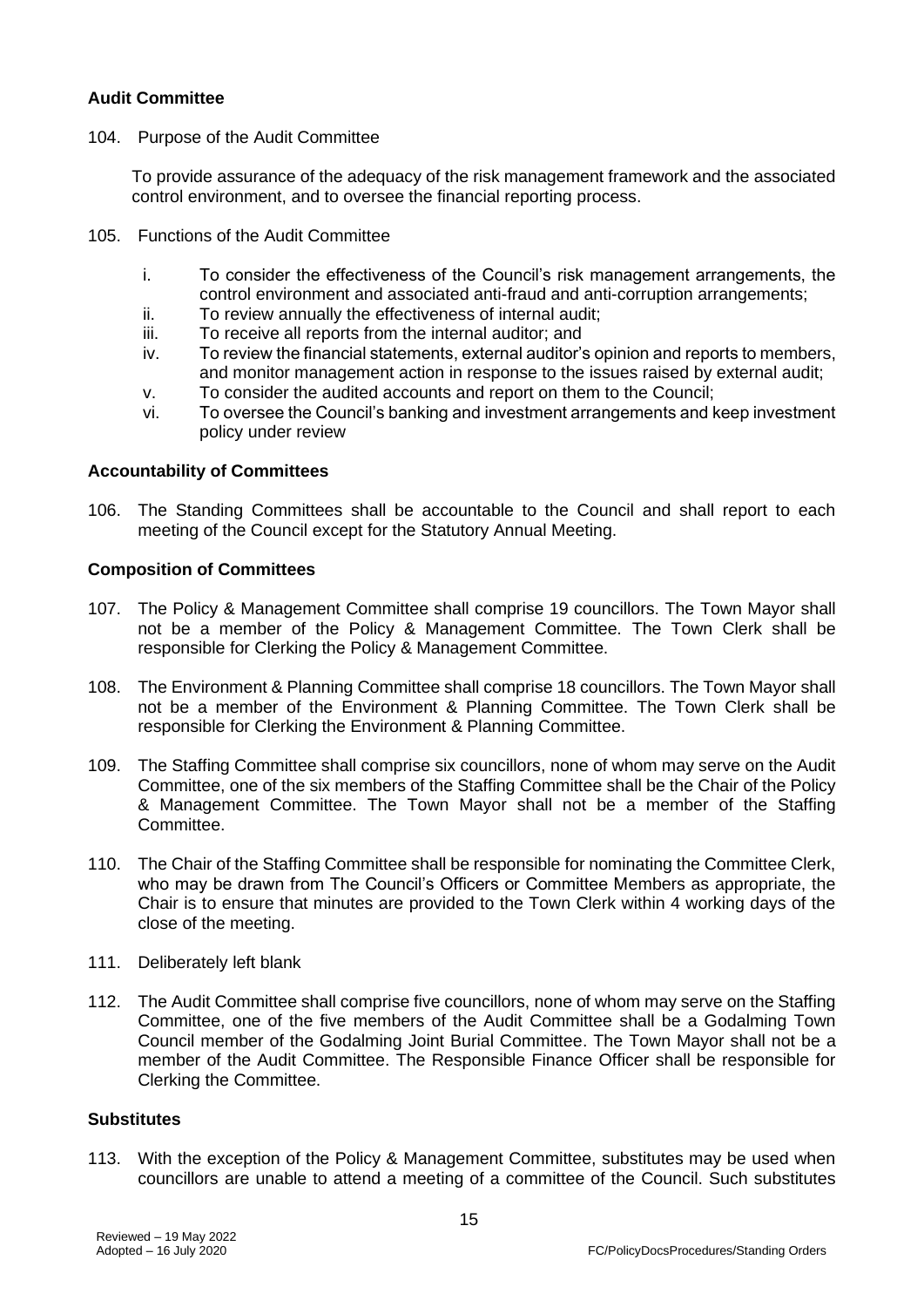may be called for any Committee meeting up to 4.00 pm on the day of the meeting.

114. A maximum of three substitutes per Committee shall be permitted.

#### **Frequency of Committee Meetings**

115. As far as practicable the Policy & Management Committee will meet approximately every six weeks, the Environment & Planning Committee every three weeks and all other committees will meet as and when required.

#### **Appointment of Committee Members**

- 116. As soon as practicable once the political representation of the council is determined, the Town Clerk shall determine the number of places on Committees which are to be filled by the members of each political group, ensuring, as far as possible, that the allocation of places reflects the balance of political representation on the Council as a whole.
- 117. At the annual meeting of the Council, the Council shall seek nominations and appoint councillors to Committees in line with the provisions of Standing Order 116.

#### **Term of Office of Standing Committees**

- 118. The Council will determine the term of office of members of Standing Committees. In the absence of any decision by the Council to the contrary committee members will hold office until:
	- i. They resign, collectively or individually and their successors are appointed; or
	- ii. A review of committee places by the Council; or
	- iii. Resignation as a member or members of the Council; or
	- iv. The first business meeting of the next Local Government Year. In an election year they shall retire when the Council is dissolved for the election.

#### **Election of Chair and Vice-Chair**

119. Each Standing Committee shall elect a Chair and Vice-Chair from among their number at meetings convened for this purpose. The term of office of Committee Chair and Vice-Chair shall be the same as that of their Committee. Chair and Vice-Chair may be re-elected for second and subsequent terms of office.

#### **Procedure at Standing Committees**

- 120. Except for reports and confidential papers of the Staffing Committee, and confidential papers relating to other committees, which shall only be circulated to members of the relevant committee, agendas and any supporting papers, reports and minutes of standing committees shall be circulated to all councillors at the same time as they are circulated to members of committees.
- 121. Any councillor, having given notice to the Chair and the Town Clerk may attend any meeting of any Standing Committee and may address that meeting on an agenda item with the leave of the person in the chair for that meeting.
- 122. The provisions of Standing Orders 1 to 20 shall apply mutatis mutandis to all Committee proceedings provided that where, at any Committee, any resolution is carried by a majority of less than two votes, then immediately after the vote is taken it shall be open to any councillor present to propose that the motion shall be referred to the Town Council in the form of a recommendation for adoption at its next meeting. If such a proposition is supported by not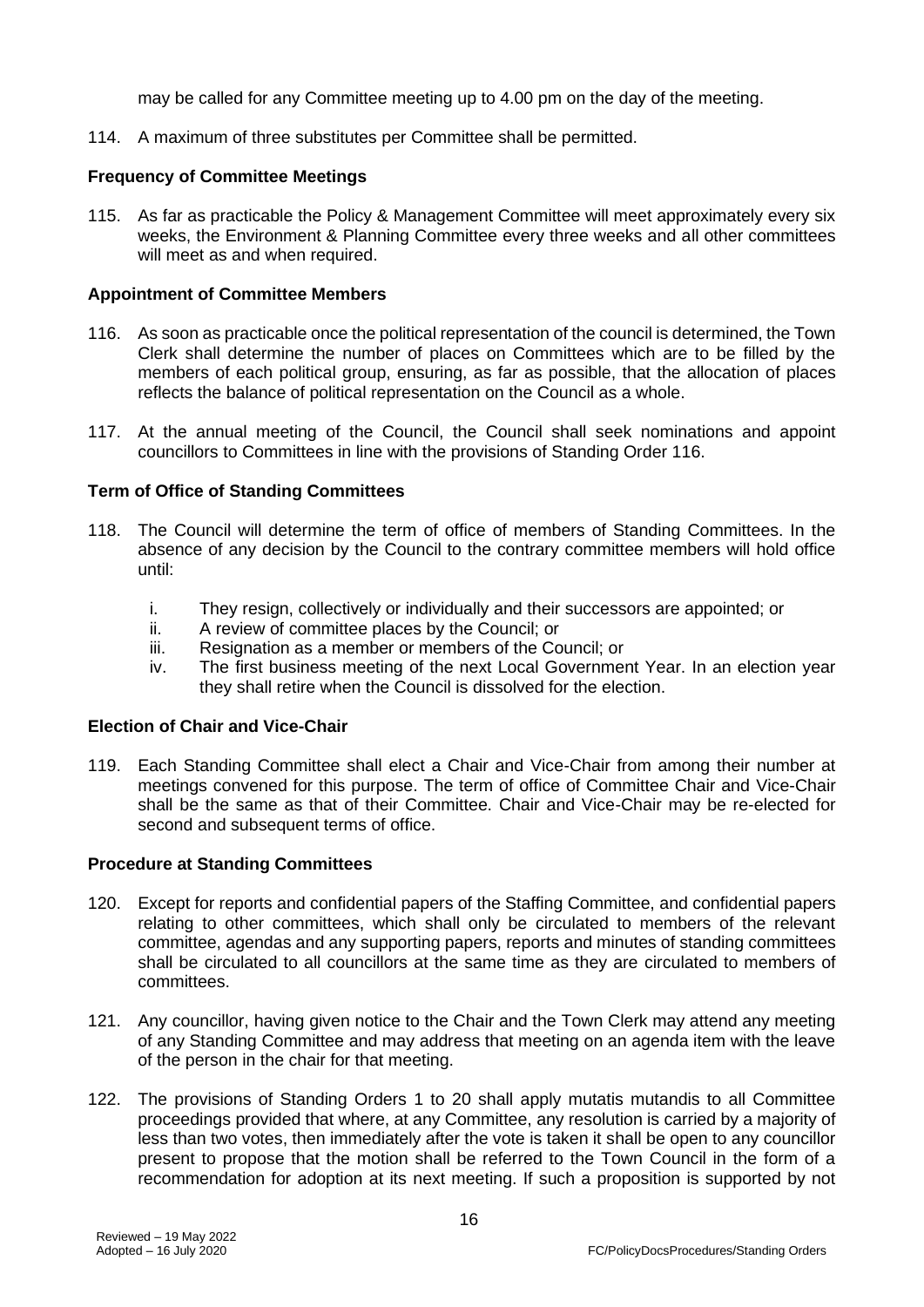less than one third of the councillors present at the meeting then the motion to which it relates shall be treated as a recommendation instead of a decision taken under delegated powers.

123. Standing Committees may, at their discretion, invite up to two individuals who are not members, including those who are not councillors, to take part in their discussions on particular subjects for periods up to one year. Such individuals may receive the Committee papers which relate to their subject; but may not attend for any business declared to be confidential by the Committee and may not vote on any Committee decisions, the period of such an individual's participation may be extended beyond one year.

#### **Scheme of Delegation**

124. The Councils Scheme of Delegation authorises Standing Committees of the Council, the Proper Officer and the Responsible Finance Officer to act within delegated authority in the specific circumstances detailed. These delegations are necessary for the effective day to day running of the Council. The Scheme of Delegation shall be reviewed by the Council at least annually along with the review of the Council's Standing Orders and Financial Regulations.

#### **Godalming Joint Burial Committee**

125. At the Annual Meeting of the Council following an election, six councillors shall be elected as the Council's representatives on the Godalming Joint Burial Committee to serve for the ensuing four-year term. The Joint Burial Committee is formed with Busbridge Parish Council who elect two Parish councillors to serve on the Committee.

#### **Task & Finish Groups**

- 126. Every standing committee may appoint one or more Task & Finish Group for purposes, which shall be specified in terms of reference by the standing committee. The committee shall also prescribe the time limit, not exceeding one-year, within which the Task & Finish Group must complete its work. A Task & Finish Group shall be disbanded as soon as it has completed the tasks given to it.
- 127. Each Task & Finish Group will provide a regular update to the appointing standing committee; that update shall form a standing item on the agenda of that committee. Otherwise, the procedure of the Task & Finish Group may be informal. A Task & Finish Group has no authority to make decisions on behalf of the Council. Decisions based on the work of a Task & Finish Group are the responsibility of the appointing committee to which the Task & Finish Group makes its report.

#### **Ad hoc Advisory Committees**

128. Every Standing Committee may appoint one or more ad hoc advisory committees for purposes, which shall be specified in terms of reference by the Standing Committee.

#### 129. **Unless the Council determines otherwise, all the members of an advisory committee and a sub-committee of the advisory committee may be non-councillors.**

- 130. The provisions of Standing Orders 1 to 20 shall apply mutatis mutandis to all advisory committee proceedings (but only in so far as those provisions can apply to non-councillors). Non-councillor members of an advisory committee are not bound by the Code of Conduct but are expected to declare pecuniary and non-pecuniary interests at meetings of the advisory committee as though they were bound by the Code.
- 131. Agendas and any supporting papers, reports and minutes of an advisory committees shall be circulated to all members of that advisory committee. Reports and minutes of an advisory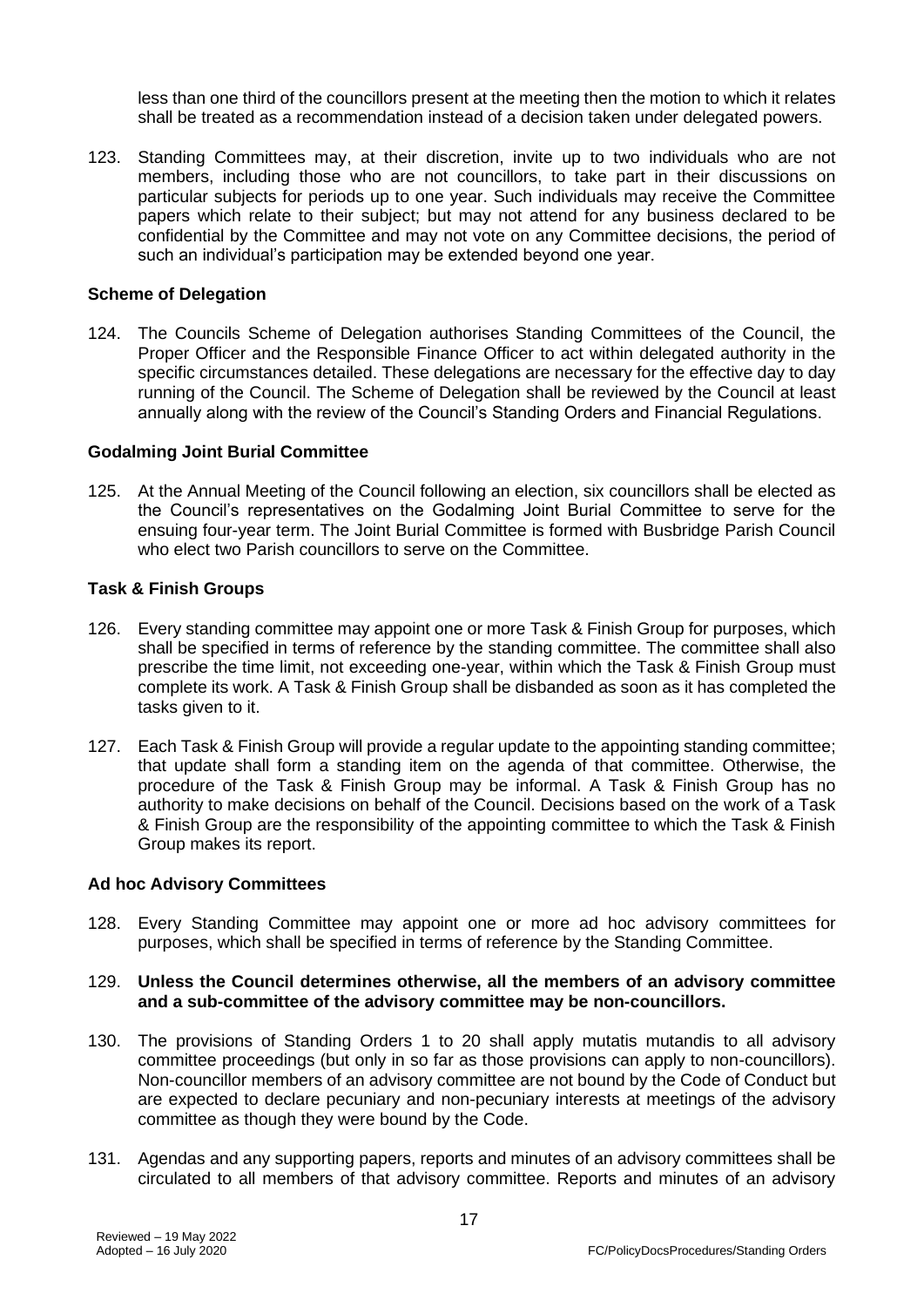committee will be circulated in accordance with Standing Order 121 above and will be received on the next agenda of the parent Committee.

#### **SECTION FIFTEEN: EXTRAORDINARY MEETINGS**

*See also Section One above*

- 132. **The Town Mayor may convene an extraordinary meeting of the Council at any time.**
- 133. **If the Town Mayor does not or refuses to call an extraordinary meeting of the Council within seven days of having been requested to do so by two councillors, those two councillors may convene an extraordinary meeting of the Council. The statutory public notice giving the time, venue and agenda for such a meeting must be signed by the two councillors.**
- 134. The Chair of a committee may convene an extraordinary meeting of the committee at any time.
- 135. If the Chair of a committee does not or refuses to call an extraordinary meeting within seven days of having been requested to do so by two councillors, those two councillors may convene an extraordinary meeting of a committee. The statutory public notice giving the time, venue and agenda for such a meeting must be signed by two councillors.

## **SECTION SIXTEEN: FINANCIAL CONTROLS & PROCUREMENT**

- 136. The Council shall consider and approve financial regulations drawn up by the Responsible Finance Officer, which shall include detailed arrangements in respect of the following:
	- a. The keeping of accounting records and systems of internal controls;
	- b. The assessment and management of financial risks faced by the Council;
	- c. The work of the independent internal auditor in accordance with proper practices and the receipt of regular reports from the internal auditor, which shall be required at least annually;
	- d. The inspection and copying by councillors and local electors of the Council's accounts and/or orders of payments; and
	- e. Whether contracts with an estimated value below **£25,000** due to special circumstances are exempt from a tendering process or procurement exercise.
- 137. Financial regulations shall be reviewed regularly and at least annually for fitness of purpose.
- 138. **Public contracts must be made in accordance with GTC Financial Regulations Section 11.**

## **SECTION SEVENTEEN: CANVASSING OF AND RECOMMENDATIONS BY COUNCILLORS**

- 139. Canvassing councillors or the members of a committee, directly or indirectly, for appointment to or by the Council shall disqualify the candidate from such an appointment. The Proper Officer shall disclose the requirements of this Standing Order to every candidate.
- 140. A councillor or a member of a committee shall not solicit a person for appointment to or by the Council or recommend a person for such appointment or for promotion; but, nevertheless, any such person may give a written testimonial of a candidate's ability, experience or character for submission to the Council with an application for appointment.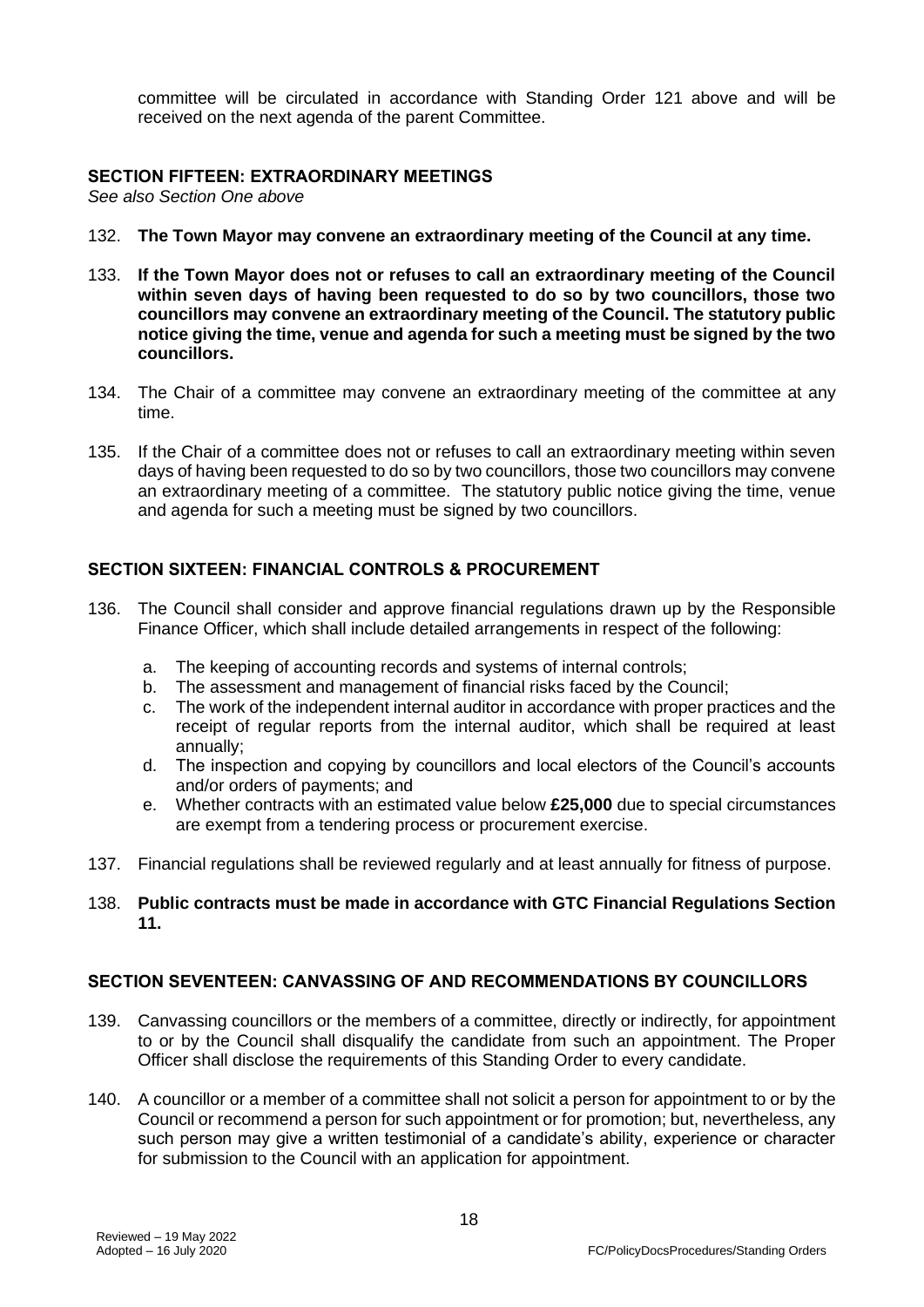141. This Standing Order shall apply to tenders as if the person making the tender were a candidate for an appointment.

## **SECTION EIGHTEEN: INSPECTION OF DOCUMENTS, CONFIDENTIAL OR SENSITIVE INFORMATION & UNAUTHORISED ACTIVITIES**

- 142. Subject to Standing Orders to the contrary or in respect of matters which are confidential, a councillor may, for the purpose of official duties (but not otherwise), inspect any document in the possession of the Council or a committee, and request a copy for the same purpose. The minutes of meetings of the Council, or its committees shall be available for inspection by councillors.
- 143. The agenda, papers that support the agenda and the minutes of a meeting shall not disclose or otherwise undermine confidential or sensitive information which for special reasons would not be in the public interest.
- 144. Councillors and staff shall not disclose confidential or sensitive information which for special reasons would not be in the public interest.
- 145. A councillor in breach of the provisions of Standing Order 143 above may be removed from a committee by a resolution of the Council.
- 146. Unless authorised by a resolution, no individual councillor shall in the name or on behalf of the Council or a committee:
	- i. inspect any land and/or premises which the Council has a right or duty to inspect; or
	- ii. issue orders, instructions or directions.

## **SECTION NINETEEN: MATTERS AFFECTING COUNCIL STAFF**

- 147. If a meeting considers any matter personal to a Council employee, it shall not be considered until the body meeting has decided whether the press and public shall be excluded pursuant to Standing Order 4 above.
- 148. Subject to the Council's policy regarding absences from work, the Leader of the Council and Chair of the Staffing Committee if any absence is likely to occasion the closing of the Town Council's offices. The Town Clerk shall make a summary report of staff absences to each meeting of the Staffing Committee.
- 149. Annual staff appraisals shall be conducted in accordance with the Council's Appraisal Scheme.
- 150. All grievance matters shall be handled in accordance with the Council's adopted Grievance Policy and Procedures.
- 151. Any persons responsible for all or part of the management of staff shall treat as confidential the written records of all meetings relating to their performance, capabilities, grievance or disciplinary matters.
- 152. The Council shall keep written records relating to employees secure. All paper records shall be secured under lock and electronic records shall be password protected.
- 153. Records documenting reasons for an employee's absence due to ill health or details of a medical condition shall be made available only to those persons with responsibility for the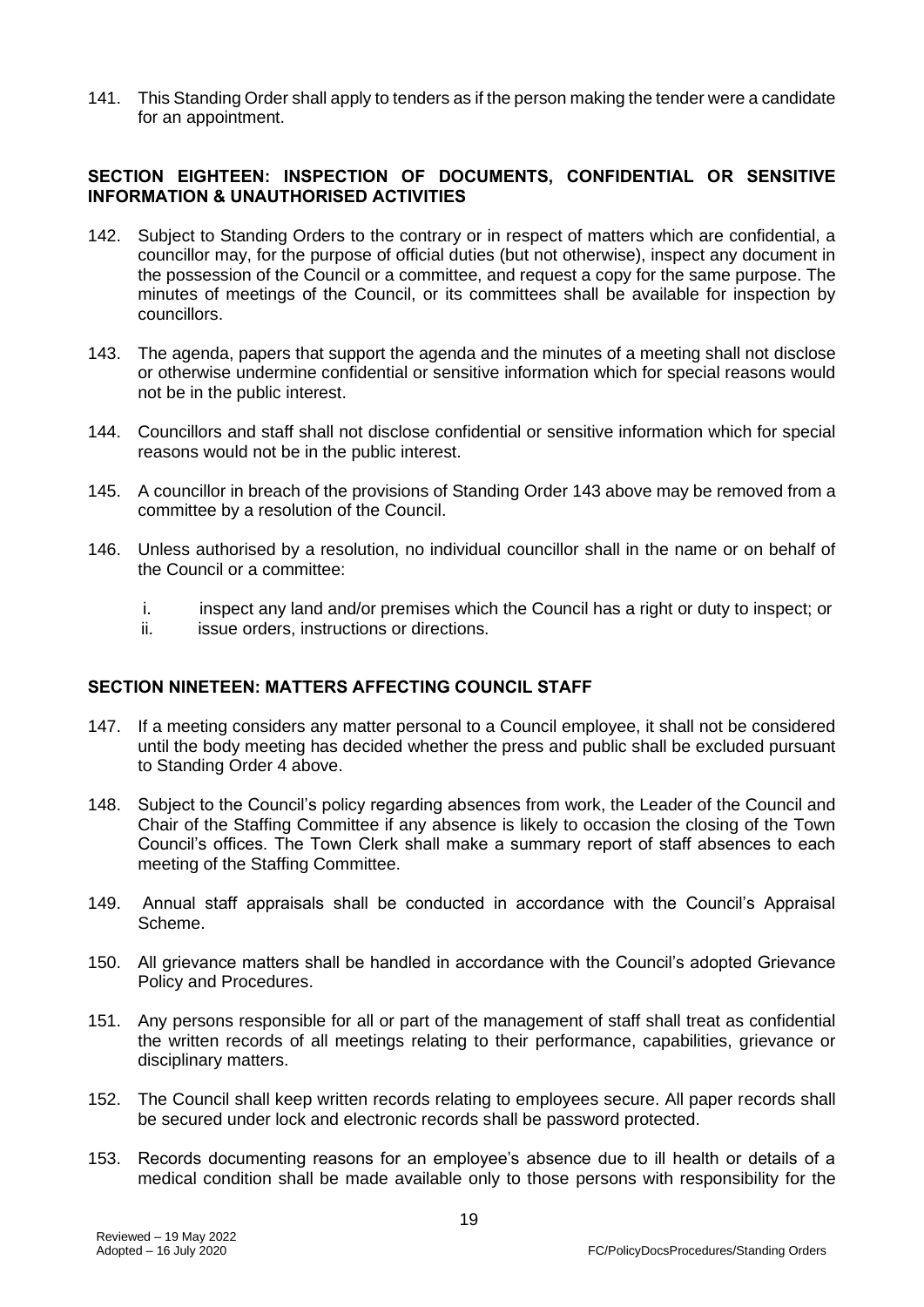same.

- 154. Only the Town Clerk, or the appropriate line manager or the Chair of the Staffing Committee or, in the absence of the Chair, the Vice-Chair of the Staffing Committee shall have access to employee records referred to in Standing Orders 150 and 151 above if so justified.
- 155. Access and means of access by keys and/or computer passwords to records of employment referred to in Standing Orders 150 and 151 above shall be provided only to the Town Clerk or the Chair of the Staffing Committee.

## **SECTION TWENTY: RESPONSIBILITIES TO PROVIDE INFORMATION**

- 156. **In accordance with freedom of information legislation, the Council shall publish information in accordance with its publication scheme and respond to requests for information held by the Council.**
- 157. **The Council, shall publish information in accordance with the requirements of the Local Government (Transparency Requirements) (England) Regulations 2015.**

## **SECTION TWENTY-ONE: RELATIONS WITH THE PRESS/MEDIA**

158. Requests from the press or other media for an oral or written comment or statement from the Council, its councillors or staff shall be handled in accordance with the Council's policy in respect of dealing with the press and/or other media.

## **SECTION TWENTY-TWO: RESPONSIBILITIES UNDER DATA PROTECTION LEGISLATION**

- 159. *The Council's responsibilities under the data protection legislation includes the following, this list is not exclusive, see also Standing Orders Section Twenty-Three Management of Information.*
	- a. **The Council shall appoint a Data Protection Officer.**
	- b. **The Council shall have policies and procedures in place to respond to an individual exercising statutory rights concerning his personal data.**
	- c. **The Council shall have a written policy in place for responding to and managing a personal data breach.**
	- d. **The Council shall keep a record of all personal data breaches comprising the facts relating to the personal data breach, its effects and the remedial action taken.**
	- e. **The Council shall ensure that information communicated in its privacy notice(s) is in an easily accessible and available form and kept up to date.**
	- f. **The Council shall maintain a written record of its processing activities.**

## **SECTION TWENTY-THREE: MANAGEMENT OF INFORMATION**

*(See also Standing Order 155 & 156)*

- 160. **The Council shall have in place and keep under review, technical and organisational measures to keep secure information (including personal data) which it holds in paper and electronic form. Such arrangements shall include deciding who has access to personal data and encryption of personal data.**
- 161. **The Council shall have in place, and keep under review, policies for the retention and safe destruction of all information (including personal data) which it holds in paper and electronic form. The Council's retention policy shall confirm the period for which**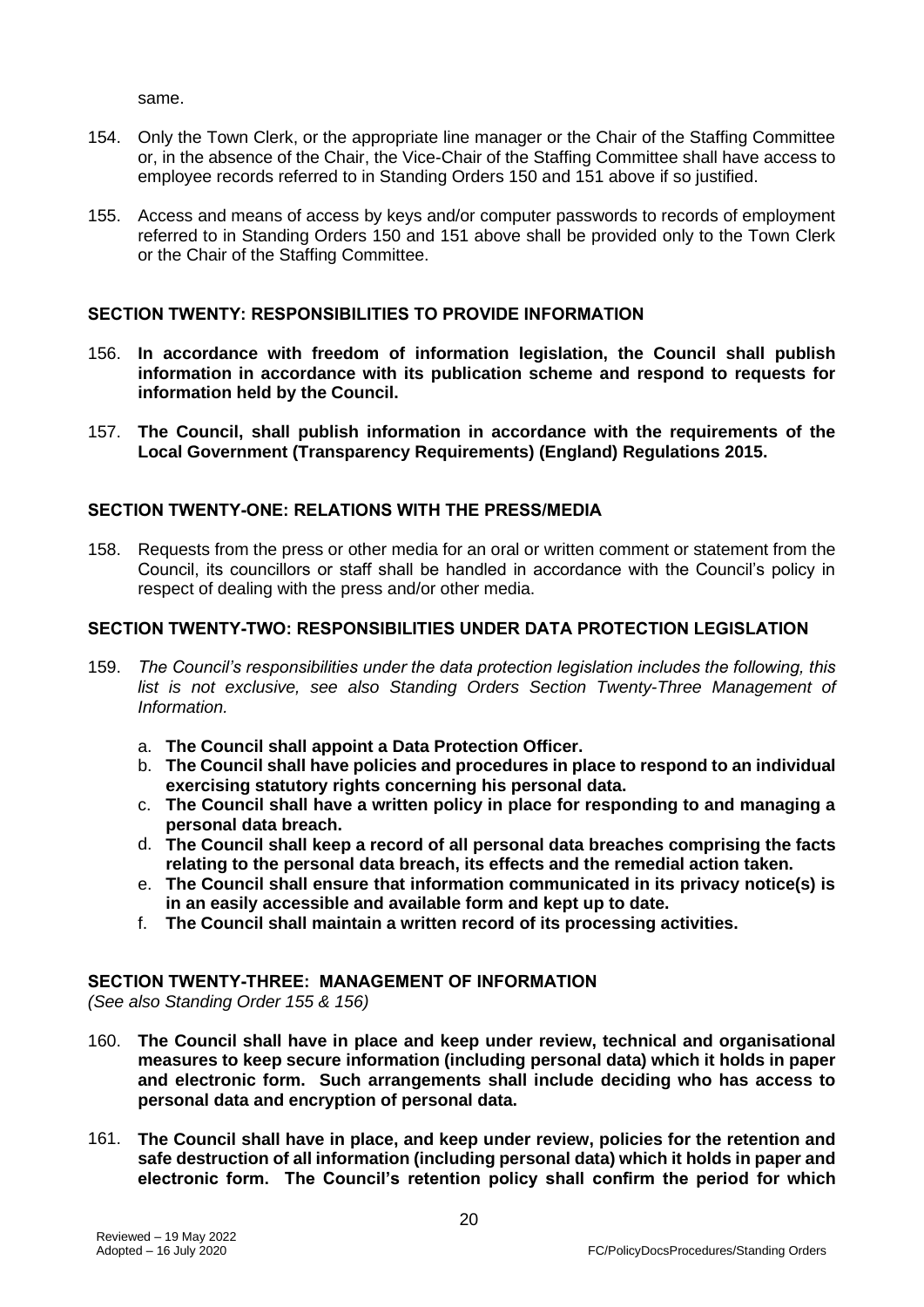**information (including personal data) shall be retained or if this is not possible the criteria used to determine that period (eg. The Limitation Act 1980).**

- 162. **The agenda, papers that support the agenda and the minutes of a meeting shall not disclose or otherwise undermine confidential information or personal data without legal justification.**
- 163. **Councillors, staff, the Council's contractors and agents shall not disclose confidential information or personal data without legal justification.**

#### **SECTION TWENTY-FOUR: STANDING ORDERS GENERALLY**

- 164. Any or every part of the Standing Orders, except those which are mandatory by law, may be suspended by resolution in relation to any specific item of business.
- 165. A motion to add to or vary or revoke one or more of the Council's Standing Orders, not mandatory by law, shall be proposed by a special motion, the written notice whereof bears the names of as least two councillors.
- 166. The Proper Officer shall provide a copy of the Council's Standing Orders to a councillor upon delivery of that councillor's declaration of acceptance of office.
- 167. The Chair's decision as to the application of Standing Orders at meetings shall be final.